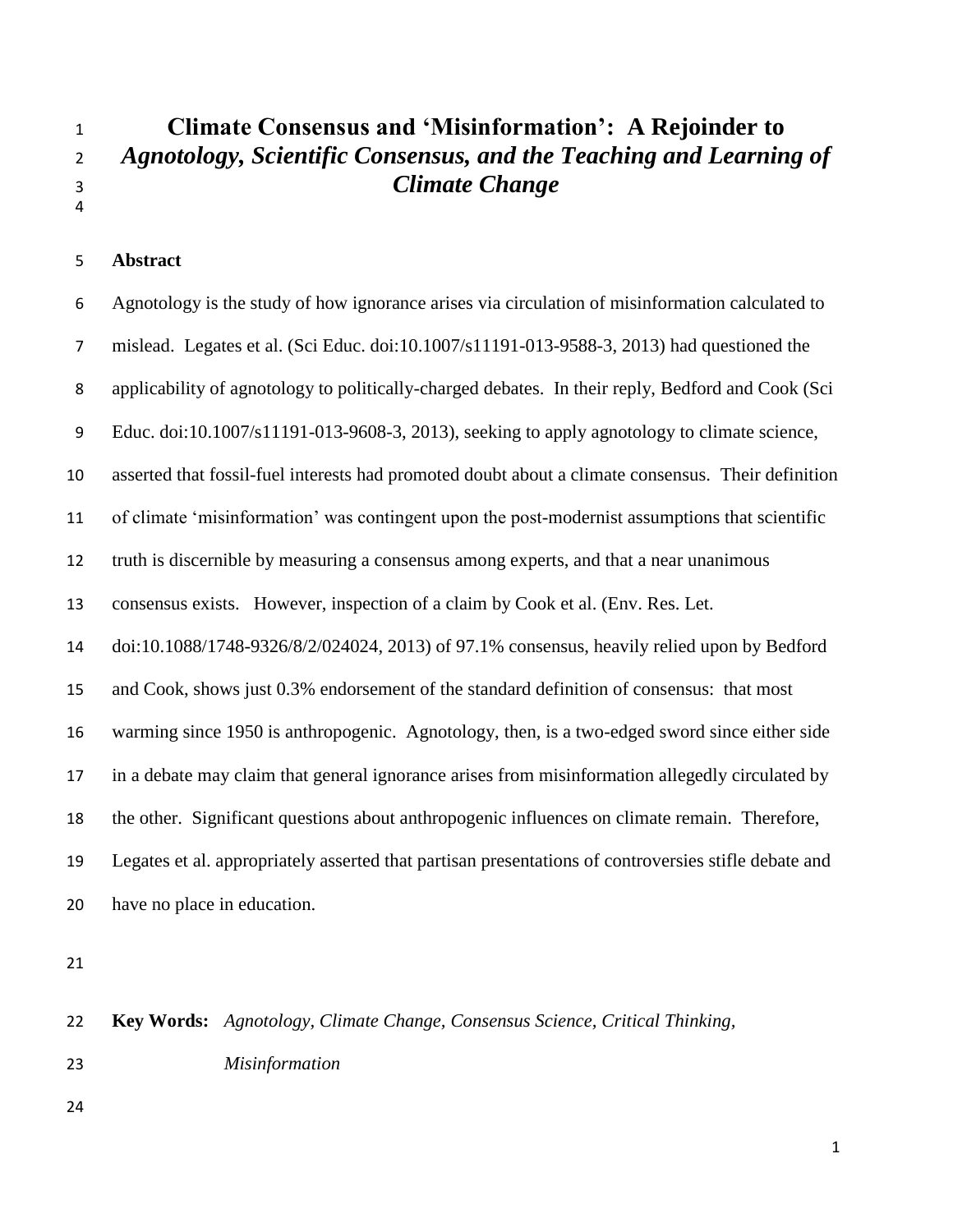|   | "Science is the belief in the ignorance of experts." |
|---|------------------------------------------------------|
| 2 | Feynman $(1969)$                                     |
| 3 |                                                      |

# **Introduction**

 Agnotology is the study of general or even systemic ignorance and its cultural production arising from a basic lack of knowledge, from selective choice, and from an intentional attempt to deceive (Proctor 2008). In the context of this paper, the focus will be on misinformation said to have arisen not through inadvertence, nor through any limitation in the state of knowledge, nor through any defect in teaching or learning, but through the self-interested determination of some sufficiently influential faction to circulate misinformation calculated to sow doubt, to conceal a truth, or to promote falsehoods.

 Bedford (2010), seeking to apply agnotology to climate science education, asserted that vested interests had promoted doubt and ignorance about what he maintained was a consensus about the implicit effect that anthropogenic influences on the climate were potentially so damaging as to require urgent implementation of policies to abate them. Legates *et al*. (2013) added to that discussion with a paper raising questions about the legitimacy of attempting to apply agnotology to the politically-charged climate debate. In the rejoinder by Bedford and Cook (2013), it is evident that the claim of "misinformation" that the fossil-fuel industry is said to be circulating is contingent upon the post-modernist assumption that the truths that are the end and object of scientific inquiry are discernible by reference to the existence of a consensus among climate scientists, and upon the further assumption that such a consensus exists.

 Bedford and Cook (2013), in agreement with Bedford (2010), outline their position as follows: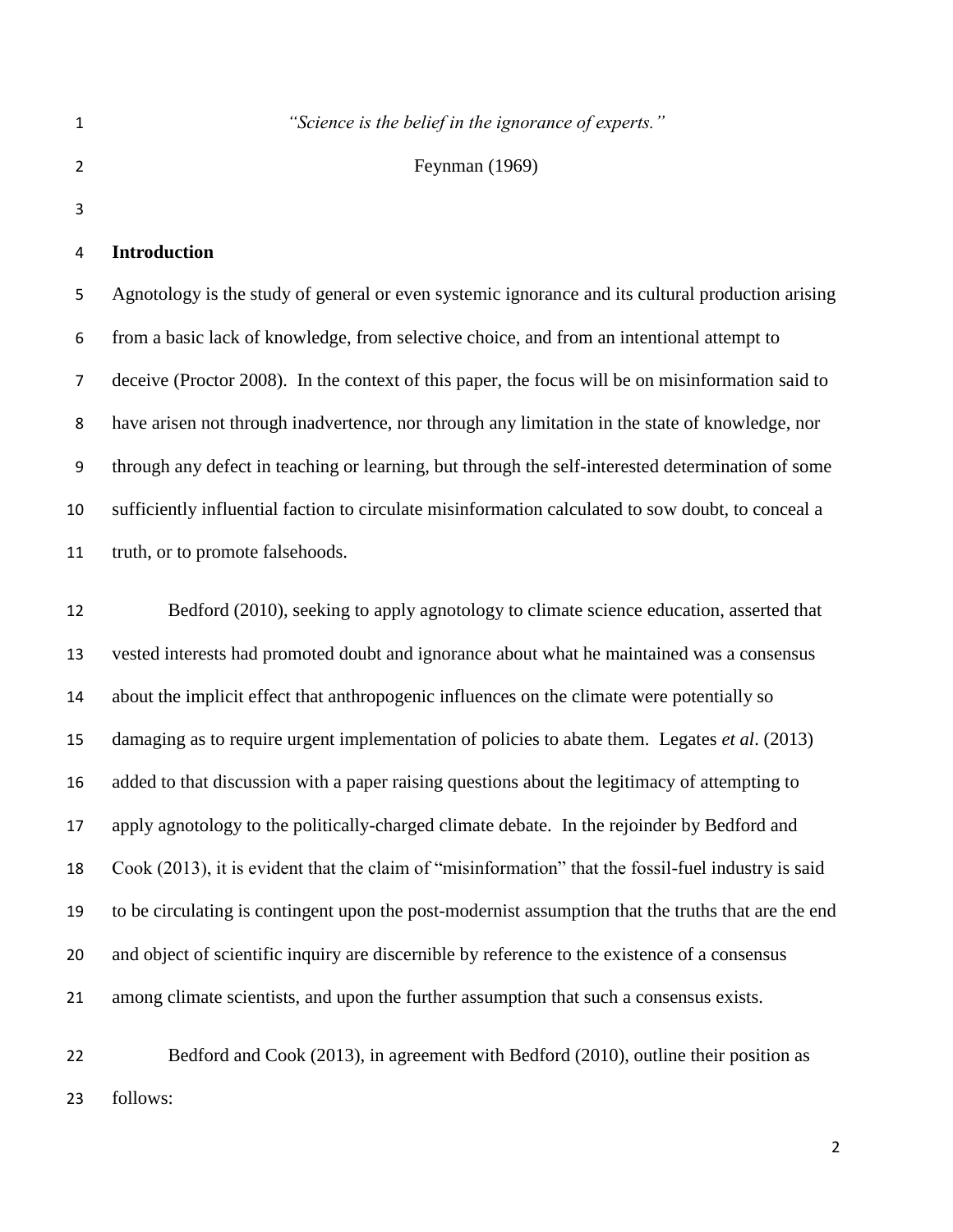| $\mathbf{1}$   | 1) | "There is an overwhelming consensus within the scientific community [that] the                        |
|----------------|----|-------------------------------------------------------------------------------------------------------|
| $\overline{2}$ |    | Earth's global average temperature is increasing, and human emissions of greenhouse                   |
| 3              |    | gases, especially carbon dioxide, are the main cause" (p. 2020),                                      |
| 4              | 2) | "Despite this very strong consensus, the general public, especially in the United                     |
| 5              |    | States of America, perceives substantial disagreement among scientists on these                       |
| 6              |    | fundamentals" (p.2020),                                                                               |
| $\overline{7}$ |    | 3) "A campaign of obfuscation regarding climate change science has been undertaken                    |
| 8              |    | since the late 1980s, funded in part by the fossil fuels industry" (p. 2020), and                     |
| 9              | 4) | "A careful examination of the claims made in popular literature or films regarding                    |
| 10             |    | human-induced climate change could be a useful critical thinking exercise and test of                 |
| 11             |    | content knowledge for students" (pp. 2020-2021).                                                      |
| 12             |    | The climate consensus in $(1)$ is the standard definition – which, significantly, does not explicitly |
| 13             |    | encompass the notion that any policy action should be taken to mitigate our influence on the          |
| 14             |    | climate. However, the literature does not evidence a "very strong" consensus as defined by (2).       |
| 15             |    | There is, however, general agreement among scientists that there is a greenhouse effect; that our     |
| 16             |    | emissions of carbon dioxide and other greenhouse gases enhance it; and that some consequent           |
| 17             |    | warming may be expected. The general public correctly perceives these basic climatological            |
| 18             |    | tenets, which are tenets not because there is a consensus about them but because they have been       |
| 19             |    | demonstrated by measurement and experiment.                                                           |
| 20             |    | If the definition of agnotology is accepted, then <i>a priori</i> either faction in a polarized       |
| 21             |    | scientific debate may be guilty of circulating misinformation calculated to obfuscate or to           |
| 22             |    | mislead. Just as the fossil fuel industry has a vested interest in questioning whether consensus      |
| 23             |    | stands part of the scientific method, whether there is a consensus, and whether – even if there       |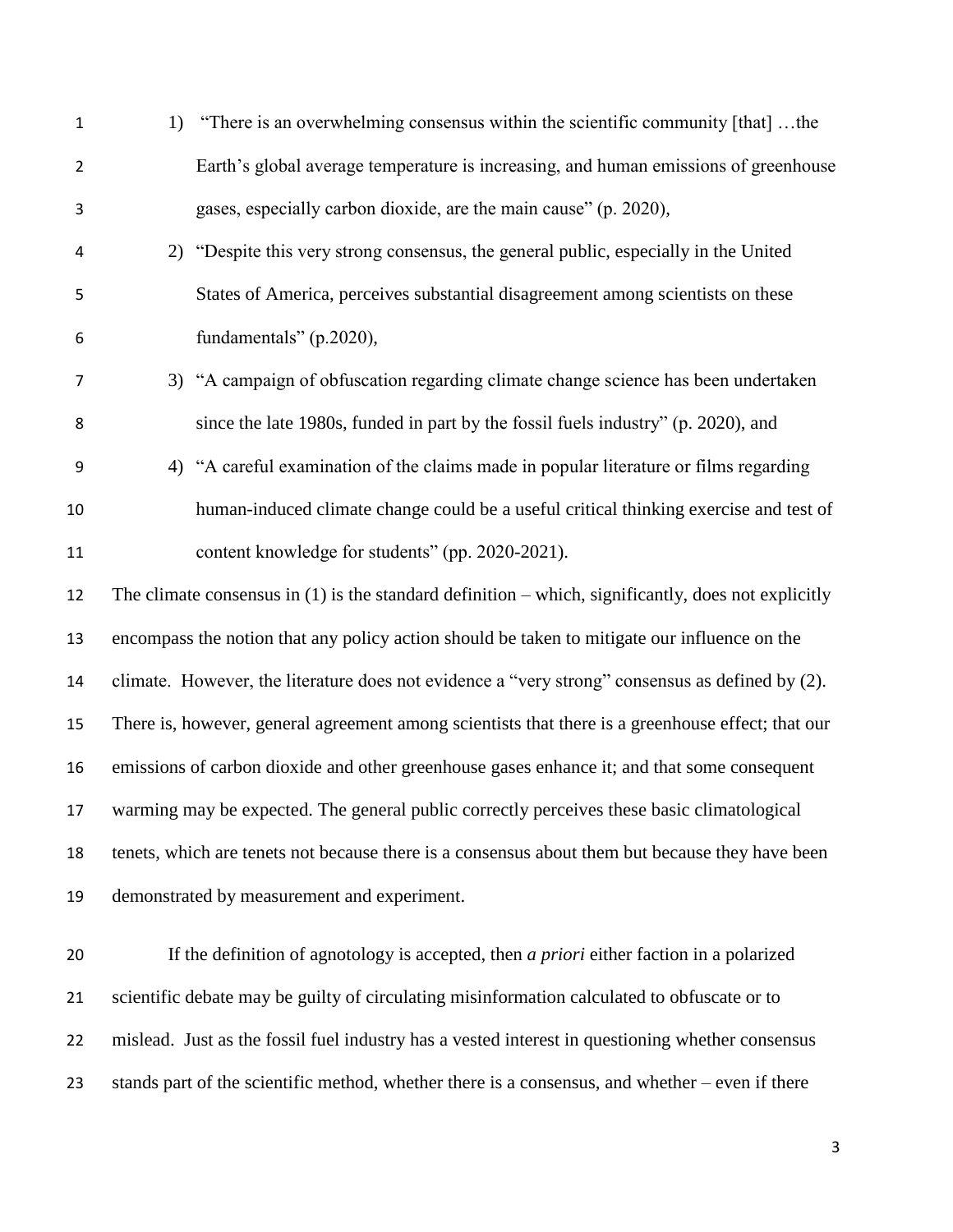were a consensus – there are more cost-effective methods to mitigate global warming today than to adapt to any net-adverse consequences tomorrow, so too do the environmental lobby and large sections of the academic community have a vested interest in maintaining that argument from consensus is scientific, that there is an overwhelming consensus, and that we must act to mitigate climate change regardless of the cost. These considerations underpin the original concern of Legates et al. (2013) that agnotology has the strong potential for misuse whereby a 'manufactured' consensus view can be used to stifle discussion, debate, and critical thinking. Though we are grateful to Bedford and Cook for their commentary, and though we agree with them on points such as (4) above, a substantive rebuttal of points (1) to (3) follows. These significant areas of disagreement require further discussion.

#### **Climate or Climate Change?**

 Climatology is the study of the climate of the Earth – its causes, interactions, variability, and feedbacks. It is subdivided into a number of major areas of study (Landsberg and Oliver (2005) including physical climatology (mass or energy exchanges at the Earth's surface), dynamic and synoptic climatology (atmospheric motion and its concomitant thermodynamics), regional climatology (why climate varies over space), and applied climatology (use of climate science to solve agricultural, transportation, and design issues, for example). Climate change transcends all four of these subdivisions in that virtually all climatologists agree that climate is never stationary; but rather, is in a constant state of change on time-scales ranging from hours to eons.

 Unfortunately, more time is spent in teaching about climate change than about the Earth's climate. Students are taught as early as the first grade that carbon dioxide causes temperatures to rise; so much emphasis is put on the transfer of energy by electromagnetic radiation that students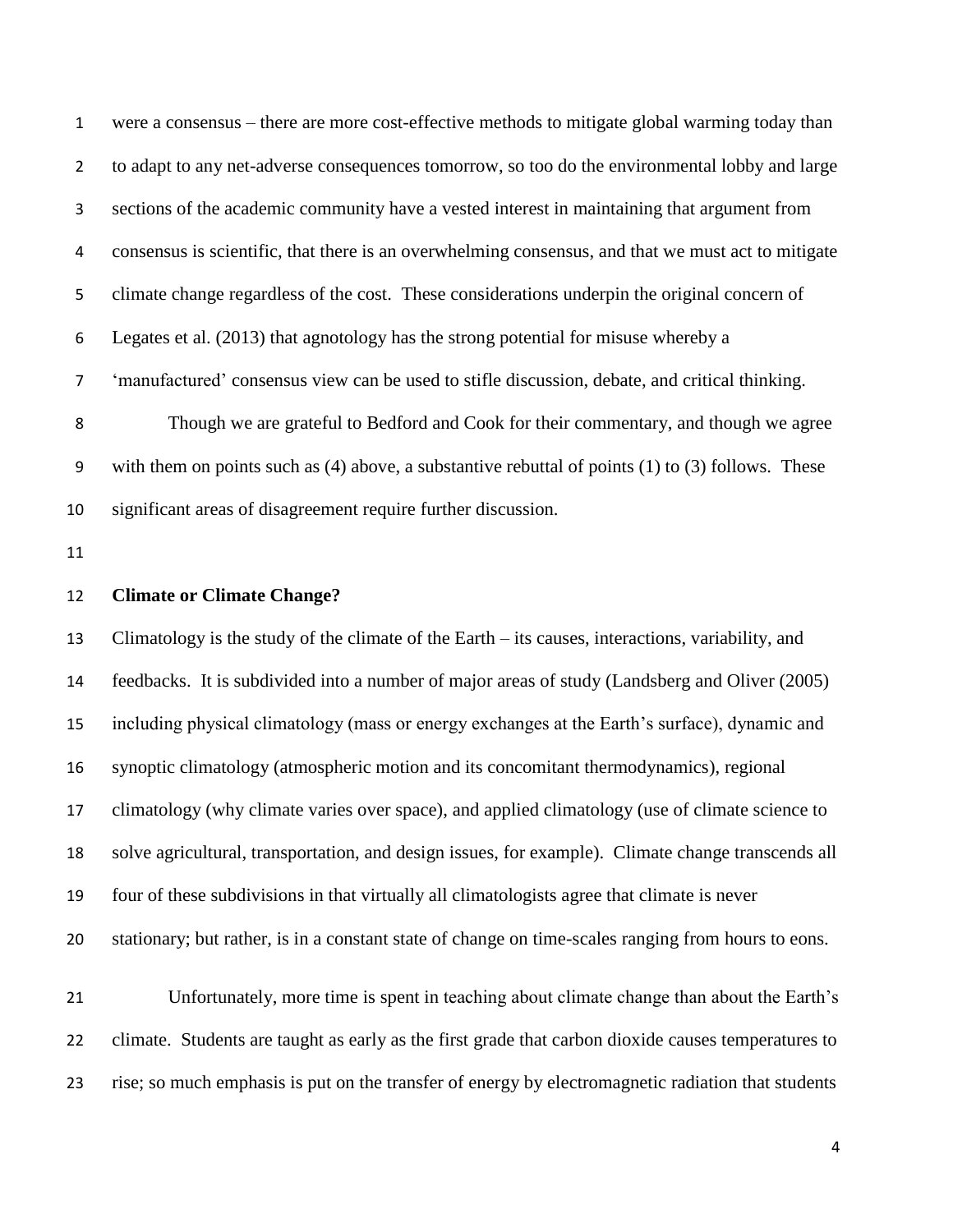are often unaware that more energy is transferred to the atmosphere by latent heat than by longwave radiation. The effect of failing to teach climate science is that climate merely becomes *average weather* and climate change is the dynamics of how carbon dioxide will change this average or *normal* condition. Moreover, it also leads to a misunderstanding – whether innocent or intentional – of how questions are viewed by scientists and other respondents. The question "Do you believe in climate change?" for example, can yield a biased picture if the scientist uses the strict scientific definition of climate change while the questioner often views 'climate change' as being synonymous with 'anthropogenic global warming.'

# **A Scientific Basis for an Uncertain Science**

11 The first tenet posited by Bedford and Cook (2013, p. 2021) is that the

| 12 | "basic science is defined as the findings that greenhouse gas concentrations                   |
|----|------------------------------------------------------------------------------------------------|
| 13 | have been rising since the Industrial Revolution; this has occurred largely, though            |
| 14 | not exclusively, due to the burning of fossil fuels; and this increase in greenhouse           |
| 15 | gas concentrations is the main cause of an observed increase in Earth's global                 |
| 16 | average temperature over the period of instrumental record (generally since the                |
| 17 | mid-late nineteenth Century)."                                                                 |
| 18 | Note that Bedford and Cook have mixed the 'basic science' of climatology with their definition |
| 19 | of climate change. The authors go on to question our belief in what they call 'basic science': |
| 20 | "Legates et al.'s (2013, p. 9) statement that 'The science is indeed uncertain                 |
| 21 | owing to incomplete and complicated observational evidence' is therefore too                   |
| 22 | imprecise to be helpful. To which aspects of the science of human-induced                      |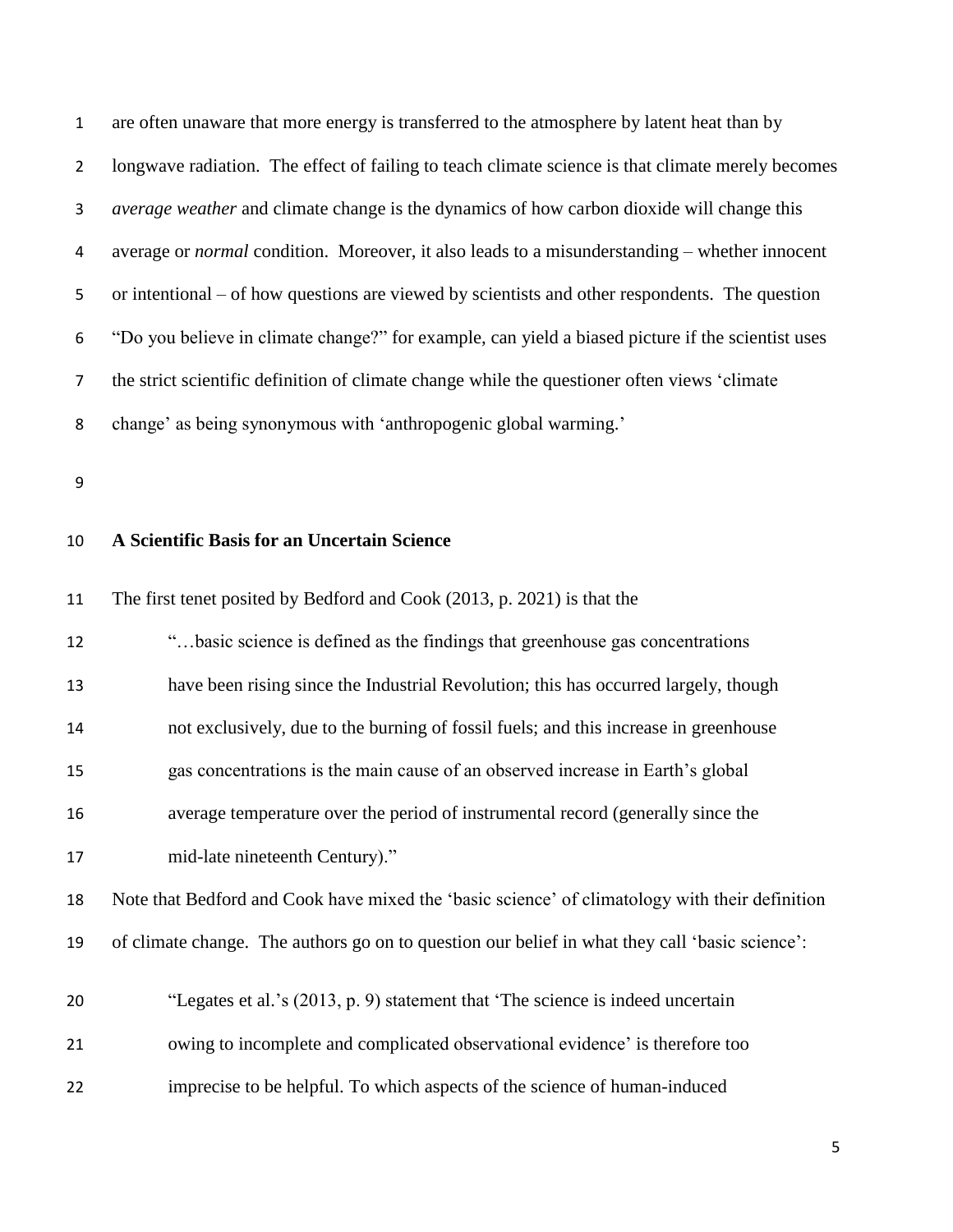| $\mathbf{1}$   | climate change are they referring? Are they proposing that it is unclear whether   |
|----------------|------------------------------------------------------------------------------------|
| $\overline{2}$ | carbon dioxide is a greenhouse gas? Or that the concentration of carbon dioxide in |
| 3              | the atmosphere has increased since direct measurements began in 1958? Or that      |
| 4              | global average temperatures in 2012 are greater than they were in 1900? If so, it  |
| 5              | would be intriguing to discover the basis for these claims of uncertainty. While   |
| 6              | some measure of uncertainty applies to any scientific finding, Legates et al.      |
| 7              | (2013) appear to be arguing that even these basic points are too uncertain to be   |
| 8              | taught in a science classroom without some alternative viewpoint to provide        |
| 9              | 'balance'. An overwhelming body of evidence indicates that this is not the case."  |
| 10             | (p. 2023)                                                                          |

 This remark conflates the discussion of climate science with climate change and illuminates an errant linear thought process. The logical *fallacy of false cause* here arises from the premises (1) that carbon dioxide is a greenhouse gas, (2) that atmospheric concentrations of it have been increasing since 1958, and (3) that global average temperatures have increased since 1900. But the conclusion that rising global temperatures must be chiefly attributable to increasing carbon dioxide concentrations does not necessarily follow. The issues have always been whether and to what extent changes in the climate are caused by changes in greenhouse gas concentrations and whether there is a causal, not simply correlative, link. For mere correlation (to the extent that it exists) does not necessarily entail causation. Thus, Legates et al.'s (2013) assertion that the science [of climate change] is indeed uncertain owing to incomplete and complicated observational evidence is true.

 Given that Bedford and Cook (2013) confuse climate science with anthropogenic climate change arguments, it is useful here to discuss three broad themes that underlie scientific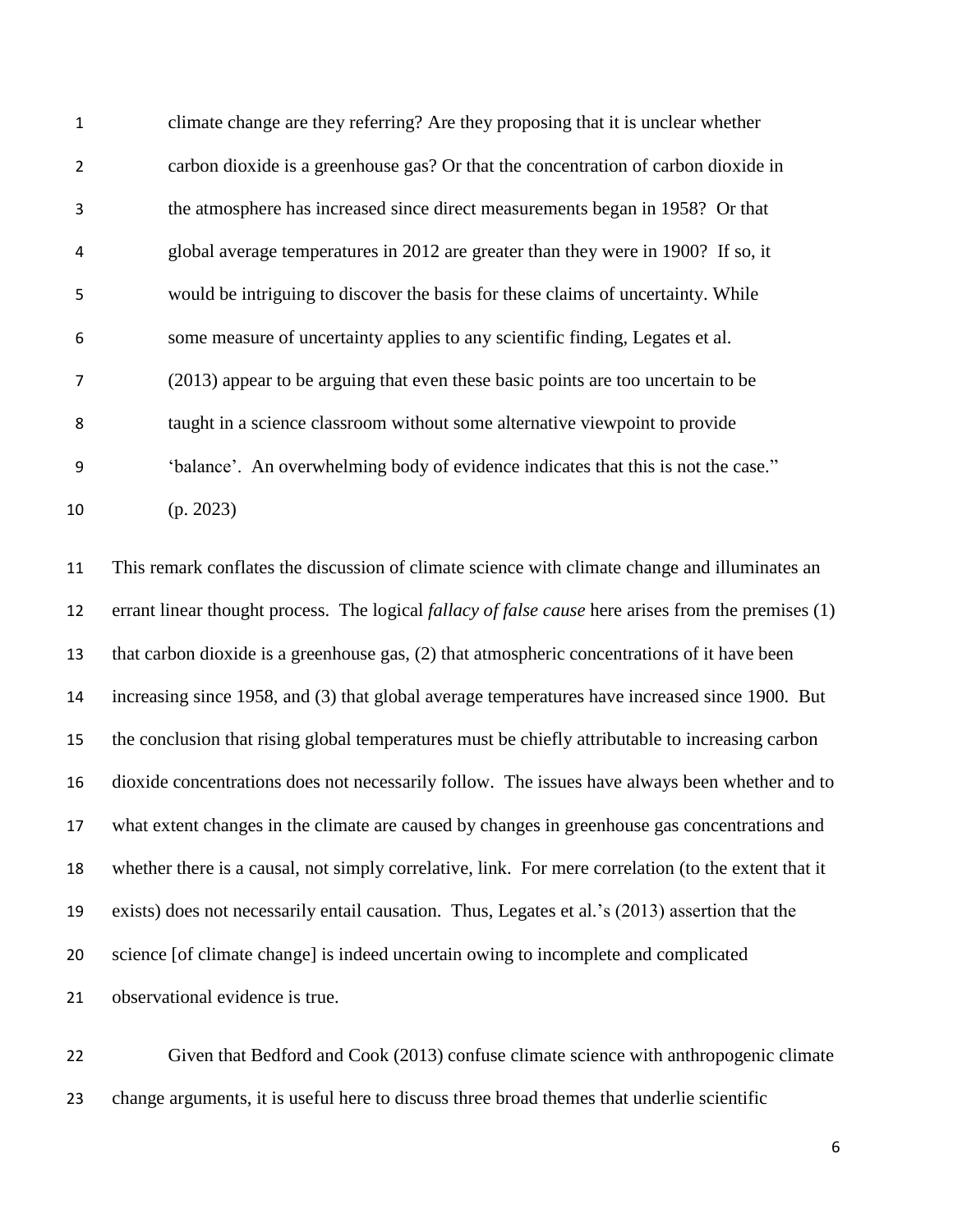skepticism about anthropogenic global warming, so as to provide a proper scientific context for our subsequent discussion. First, scientific skepticism arises because of the continued failure of direct evidence for detailed spectral studies of electromagnetic radiation related to the greenhouse effects of atmospheric carbon dioxide (Huang et al. 2007; Huang and Ramaswamy 2008). This is related to an inaccurate representation of the effects and impacts of enhanced greenhouse warming from increased atmospheric carbon dioxide in simulations which often disagree with observations. Even where there might be some apparent agreements, the results are known to derive from large compensating errors in different spectral bands and regions (see e.g., Brindley and Allan 2003; Huang et al. 2007; Huang and Ramaswamy 2008).

 A second reason is the extensive empirical evidence from paleoclimatic and geologic perspectives that casts doubt on whether atmospheric carbon dioxide has a predominant role as the driver of weather and climate (e.g., Soon et al. 2003; Kukla and Gavin 2004, 2005; Soon 2007; Akasofu 2010). Paleoclimatic data show that over time, climate varies naturally on local, regional, and global spatial scales with a very large range of warming-cooling, wetting-drying, and glacial-interglacial cycle amplitudes. Yet at no point in the >11,000 years since the abrupt termination of the Younger Dryas cooling event brought the last Ice Age to an end has absolute 17 global mean surface temperature departed from the mean by much more than  $3^{\circ}$ C. Higher- resolution paleoclimatic temperature and hydrological proxies demonstrate that variations on the pertinent timescales of decades to centuries are entirely plausible even in the absence of any apparent influence by changing levels of atmospheric carbon dioxide. This point may come as a 21 surprise,<sup>1</sup> but it has recently been noted that even during the dramatic 100 kyr glacial-interglacial

 $\overline{\phantom{a}}$ 

 $<sup>1</sup>$  This point is highlighted to stress the difficulties in ascertaining the actual causal role and impact of changing</sup> atmospheric carbon dioxide content on weather statistics and climate change over long time scales. We are aware of an opposing conclusion reached by Alley (2009), for example, where atmospheric carbon dioxide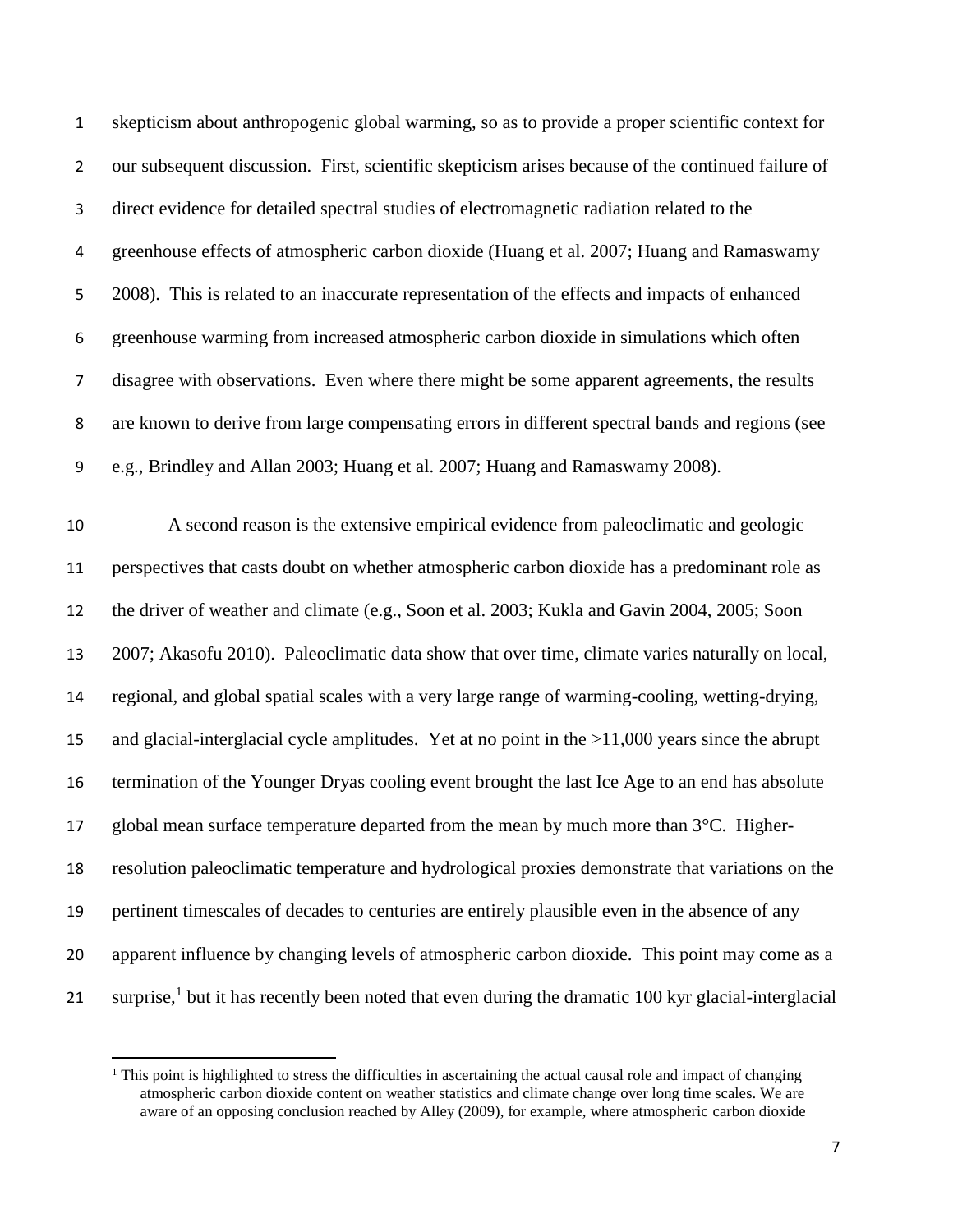cycles of the last 800,000 years or so, the role of atmospheric carbon dioxide can hardly be qualified as a primary driver (e.g., Soon 2007). Furthermore, the sensitivity and dependence of the regional climates of the Arctic and of China on solar radiation at multi-decadal to centennial timescales has been emphasized by Soon (2009) and Soon et al. (2011). Alternate hypotheses such as unforced variations from internal oscillations of the coupled ocean-atmosphere system must be comprehensively examined and quantified before any firm conclusion can be reached as to the magnitude of anthropogenic influences on global temperature.

 Our third reason for scientific skepticism about whether atmospheric carbon dioxide is the primary driver of climate change is related to the over-reliance on climate model outputs which exhibit a strong exaggeration in their results even when narrowly adopting atmospheric carbon dioxide as the sole driver of climate responses. Lindzen and Choi (2011) and Choi (2011) recently documented that general circulation models, such as those cited in the *Assessment Reports* of the United Nations Intergovernmental Panel on Climate Change (IPCC), have consistently overestimated the climate sensitivity to rising atmospheric carbon dioxide. The current generation of models is still unable to represent properly the real-world oceanic and atmospheric processes.

 The existence of these and many other well-evidenced scientific uncertainties demonstrates that teaching students about the climate *must* include discussions of how complicated the Earth's climate system is and of why we cannot possibly have all the answers to every question about how and why climate changes. In particular, fundamental problems related

l

content is said to be quintessential for the presence of climate change on all timescales. Dr. Alley's presentation is at http://agu.org/meetings/fm09/lectures/lecture\_videos/A23A.shtml.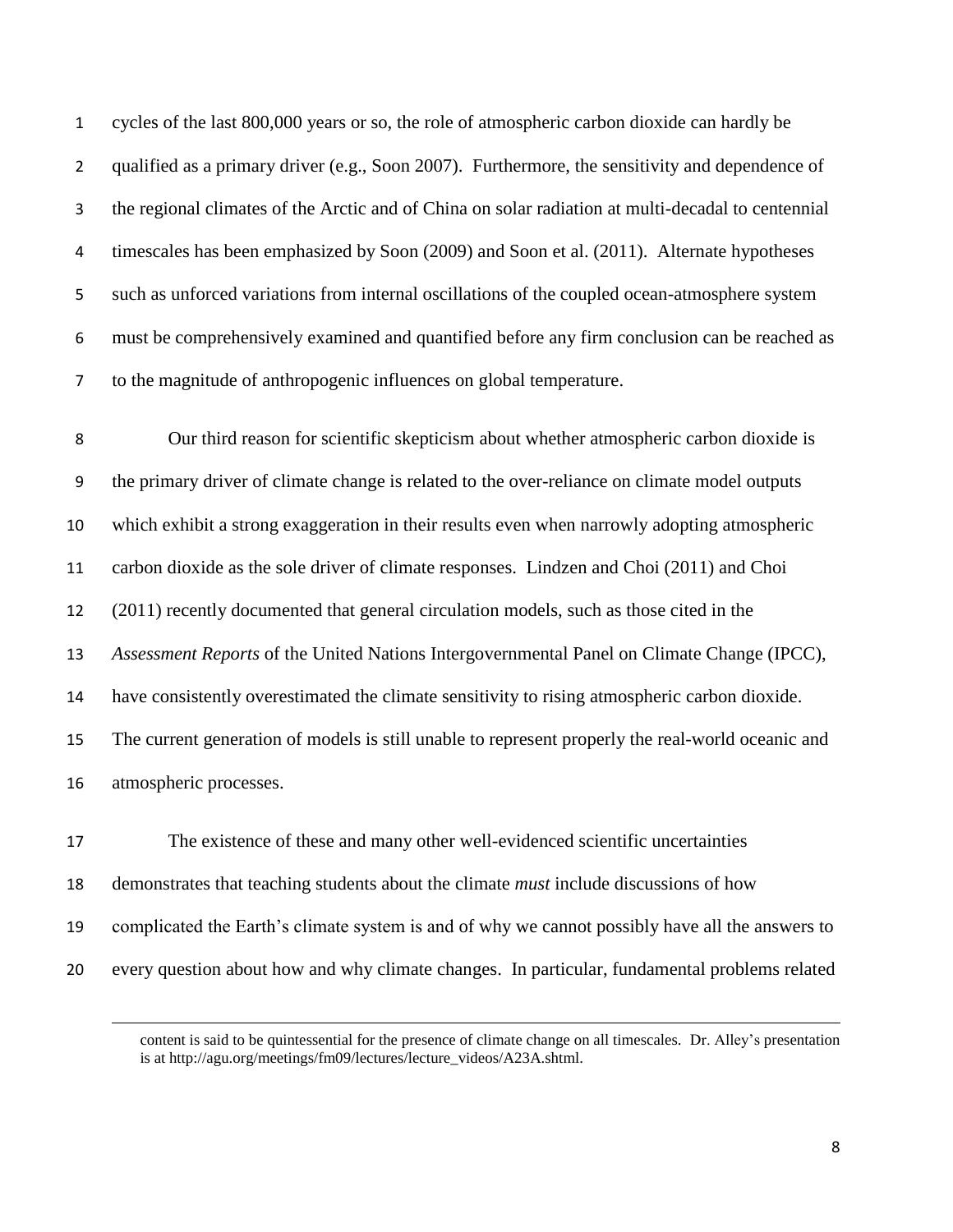| $\mathbf{1}$     | to the parameterization of climate components with complex and potentially unknown               |
|------------------|--------------------------------------------------------------------------------------------------|
| $\overline{2}$   | interactions - notably forcings and feedbacks, especially those concerning clouds and the oceans |
| $\mathbf{3}$     | - remain unsolved and are likely to remain so for the foreseeable future (Essex 1986; Essex      |
| 4                | 1991; Soon et al. 2001; Lindzen 2007; Koutsoyiannis et al. 2009). Owing to difficulties in       |
| 5                | simulating Arctic clouds (Walsh et al. 2009), climate models also have failed to simulate the    |
| 6                | surface shortwave and longwave radiation budgets in the Arctic by a very large margin when       |
| $\overline{7}$   | compared to the relatively minor effect of rising carbon dioxide in the scenarios posited. For   |
| 8                | example, Zhu et al. (2007) discussed the important biases in simulating low marine clouds in the |
| $\boldsymbol{9}$ | tropics and emphasized that a correct determination of sea surface temperatures and above-       |
| 10               | inversion atmospheric stability remains two serious hurdles for any climate model.               |
| 11               | Understanding the oceans too is essential to understanding the causes of climate change          |
| 12               | because they interact dynamically with the atmosphere and pose problems that simplistic          |
| 13               | modeling of ocean mass flows and wind-assisted circulation cannot address (Ghil et al. 2008;     |
| 14               | Wunsch 2002, 2010). Specifically, Wunsch (2002, 242-243) said:                                   |
| 15               | "The history of oceanography is littered with appealing, simplifying ideas, that                 |
| 16               | had ultimately, to be painfully dislodged. The problem is further compounded by                  |
| 17               | the fact that models have become so sophisticated and interesting, it is tempting to             |
| 18               | assume they must be skillful. This is a very dangerous belief!  It is not                        |
| 19               | uncommon to see published calculations of future climate states obtained using                   |
| 20               | ocean models with a spatial resolution as coarse as 4° [in longitude and latitude].              |
| 21               | Although the writers of such papers would undoubtedly deny that they are                         |
| 22               | producing "forecasts", the reader is usually given little or no guidance as to the               |
| 23               | actual expected skill of such models. Is it plausible that a 4° or even 1° ocean                 |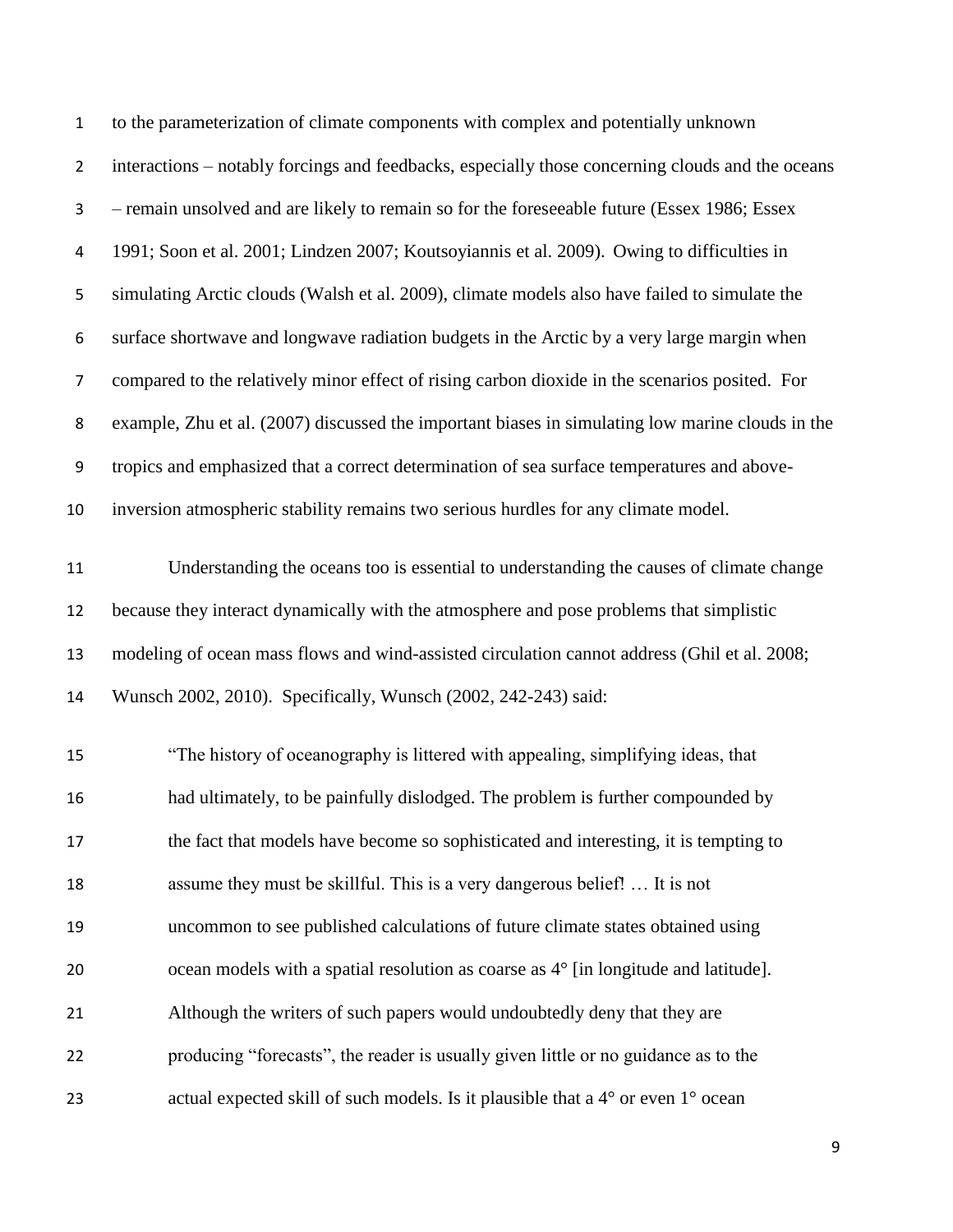model can be integrated with skill for 1000 years? If there is real skill, then the modeling community has solved one of the most difficult of all problems in turbulence: that of a rotating, stratified fluid in a complex geometry. What is the evidence for its truth?"

 The poor fit of current climate models results to the historical and recent air temperature records (e.g., Soon et al. 2003; Koutsoyiannis et al. 2008; Akasofu 2010, Anagnostopoulos et al. 2010) shows that while they may be of heuristic value (e.g., Soon et al. 2001), they simply cannot predict future climates (Green et al. 2009). For example, climate models cannot model historical climate fluctuations where atmospheric carbon dioxide lags air temperature because model prognostications of regional surface temperatures, or even of global mean surface air temperature, are inherently dependent on carbon dioxide levels under the current paradigm of climate forcings and feedbacks. Pielke et al. (2009) raise important criticisms of models' treatment of atmospheric carbon dioxide as if it were the only (or at least the dominant) climate forcing. An objective analysis must consider not only all other anthropogenic climate forcings but also naturally-caused climate changes as well as the limits to predictability of the climate system (Essex et al. 2007; Ghil et al. 2008; Koutsoyiannis 2010).

 Notwithstanding the dominance of uncertainty in climate change science, Bedford and Cook (2013) argue for a strong scientific consensus on climate change. While they, and Bedford (2010), do admit there is ample room for disagreement, they assert that the "basic science of human-induced climate change" (p. 2021) – that since carbon dioxide is a greenhouse gas and its atmospheric concentration has been increasing since 1958 concomitant with a rise in global average air temperature, there must be a causal link – defines a scientific consensus. Despite their basic assertion, global air temperatures have not been rising at all since the dawn of this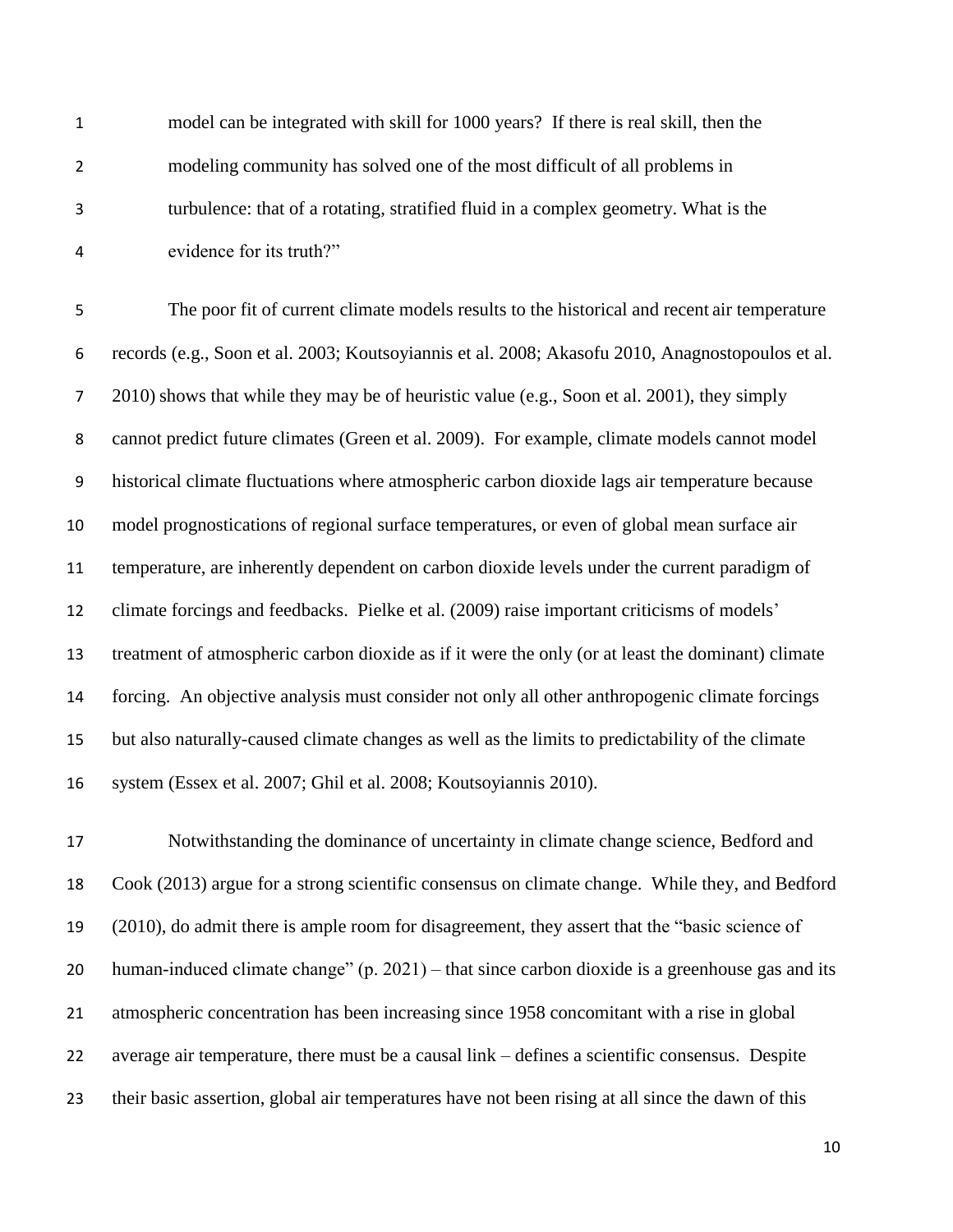Millennium (since January 2001) and, in fact, for several years before that (Figure 1). This raises the question of what natural or anthropogenic influences have offset any global warming since 2001 caused by carbon dioxide. Many suggestions have been posited, but the absence of global warming for more than 16 years indicates that influences with a signal at least as strong as the impact of increasing concentrations of atmospheric carbon dioxide have also affected the global air temperature record. This is why uncertainty still remains and cannot be dismissed.

# **Whither Scientific Consensus?**

 The crux of the argument in Bedford and Cook (2013) for an overwhelming scientific consensus is that several surveys examining the peer-reviewed literature "demonstrate that [while] it is possible to find peer-reviewed publications that explicitly reject the scientific consensus on human-induced climate change, …such publications represent a vanishingly small minority of the scientific community's output on the subject" (p. 2021-2022). Several articles are cited (Oreskes 2004, Doran and Zimmerman 2009, Anderegg et al. 2010) but the article that the authors define as "the most thorough assessment of the peer-reviewed literature on human- induced climate change to date" (p. 2021) is Cook et al. (2013). Since Bedford and Cook (2013) assign considerable importance to this article, who lead author is also an author of Bedford and Cook (2013), a more thorough discussion of it is warranted.

 As Legates et al. (2013) had argued, the philosophy of science allows no role for head- count statistics. Aristotle's *Sophistical Refutations*, (circa 350 B.C.), codified the argument from consensus, later labeled by the medieval schoolmen as the *argumentum ad populum* or head-count fallacy, as one of the dozen commonest logical fallacies in human discourse. Al-Haytham,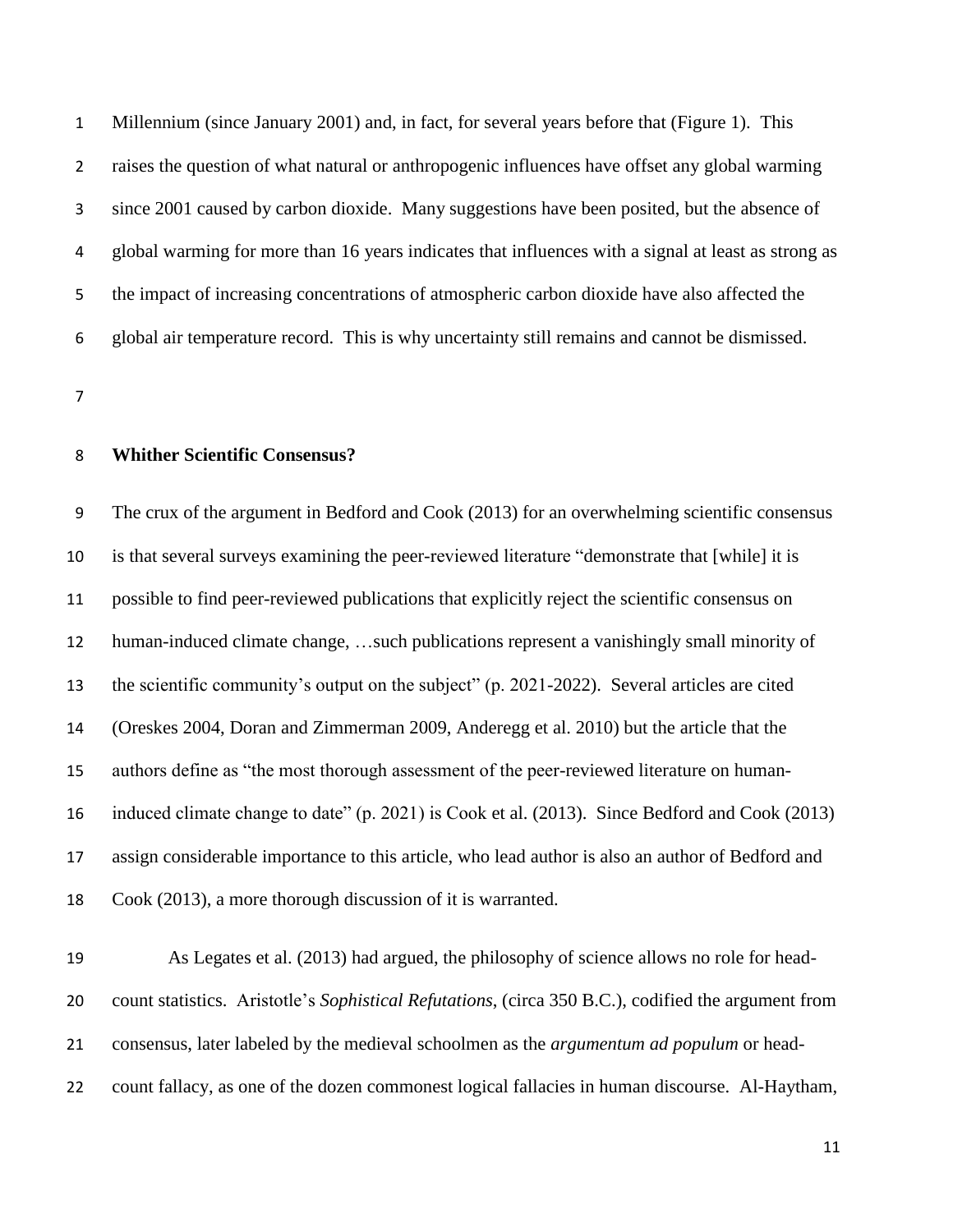the  $11<sup>th</sup>$ -century philosopher of science who is credited as the father of the scientific method, wrote that "the seeker after 'truth'" (i.e., the scientist) places no faith in mere consensus, however venerable. The English biologist Thomas Henry Huxley (1866) wrote "The improver of natural knowledge absolutely refuses to acknowledge authority, as such…For him, skepticism is the highest of duties, blind faith the one unpardonable sin."

 Popper (1934) formalized the scientific method as an iterative algorithm by which scientists advance new tentative theories to address a general problem, which is modified to the extent that these new hypotheses survive error-elimination by other scientists. The most likely outcome, especially in the physical sciences, is that error elimination will fail either to demonstrate or to disprove the hypothesis, in which case it gains credibility not because a consensus supports it but because it has not (yet) been demonstrated to be false. By this process, which may continue *ad infinitum*, science iteratively converges upon the truth. In Popper's definition, consensus plays no role. Science is not a belief system.

 A new scientific paradigm, however, seeks to replace the scientific method with *expert* assessments, particularly in highly important areas where uncertainty and a lack of knowledge exist but where immediate decisions are needed. *Post-normal science* (see Funtowicz and Ravetz 1993) seeks, therefore, to create an *extended peer community* that weighs in on the topic and generates a body of knowledge through consensus. Thus, the quest to produce a *scientific consensus* that agrees with a prescribed set of facts and coordinates a response strategy is essential in post-normal science, a radical departure from the classical scientific method. Thus, Bedford and Cook (2013) have tacitly replaced the scientific method with this new consensus-driven paradigm (see also Saloranta 2001).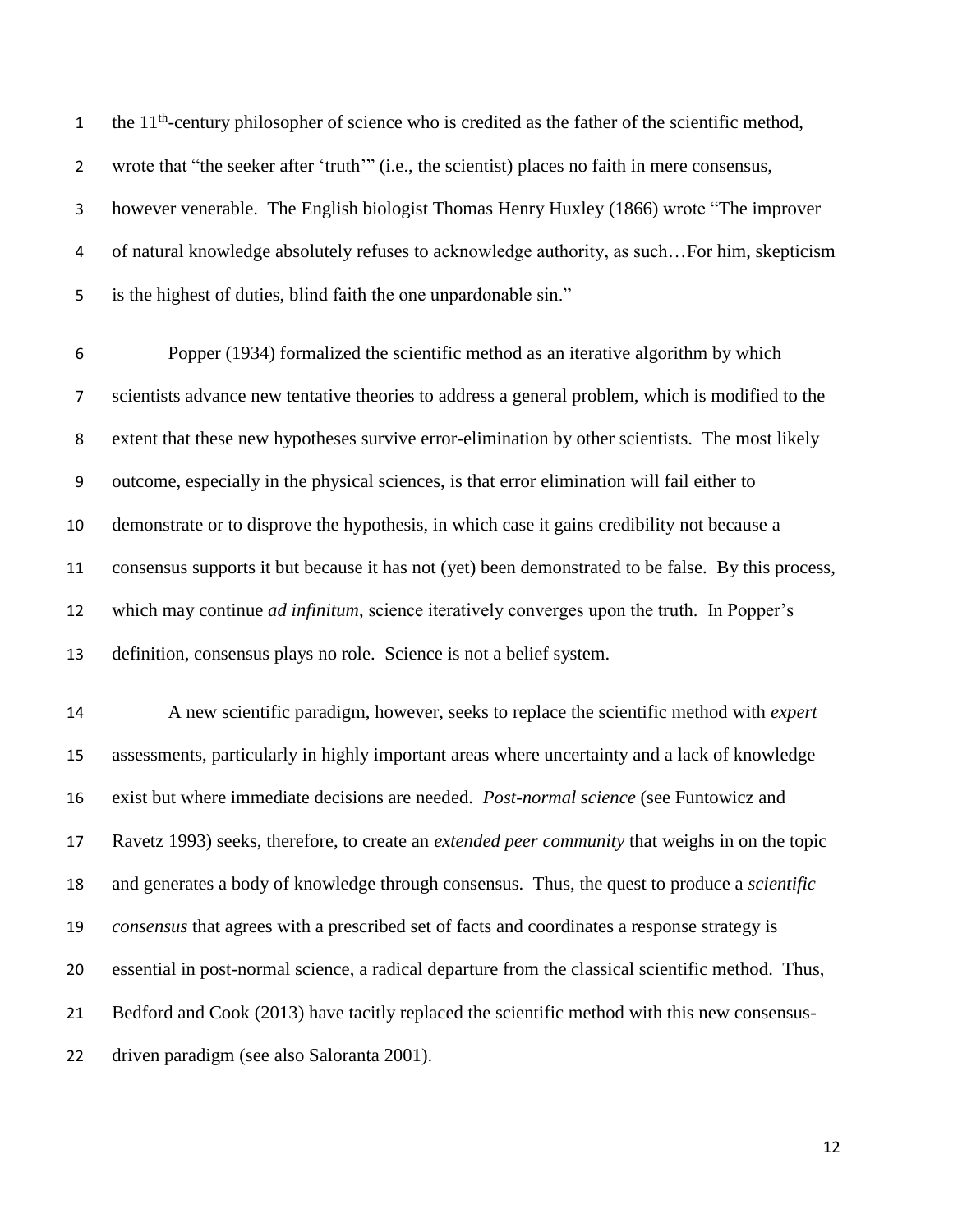The problem, of course, is that consensus-building is difficult. Scientists will agree to the 2 basic facts that experiment and measurement have established (e.g., carbon dioxide absorbs energy in the thermal infrared portion of the electromagnetic spectrum, and more energy is transferred from the surface to the atmosphere through latent heat than long-wave radiation). However, many of the important areas are still in doubt (e.g., the overall effect of clouds and their feedbacks, and the climate sensitivity to radiatively-active gases). It is of immense importance, therefore, that the proper question be asked and its answer interpreted correctly. The question "Do you believe in global warming?" can be answered in numerous ways, since "global warming" is not properly defined. Does it refer to "anthropogenic global warming" or to a warming of the globe at some unspecified time-scale? Thus, scientists who disagree strongly on the anthropogenic contribution of climate change may answer 'Yes' to the imprecise question "Do you believe in global warming?".

 It is essential that rigorously precise terms be used in defining the consensus, if a consensus truly exists. These terms must be quantitatively expressed and must be sufficiently rigorous to be testable. Yet Cook et al. (2013) do not restrict their questions to a single definition of the hypothesis to which their consensus is said to adhere. They deploy three definitions of consensus interchangeably:

 *The unquantified definition:* "The consensus position that humans are causing global warming" (p. 1),

 *The standard definition:* The "scientific consensus that human activity is very likely causing most of the current …anthropogenic global warming…" (p. 2), and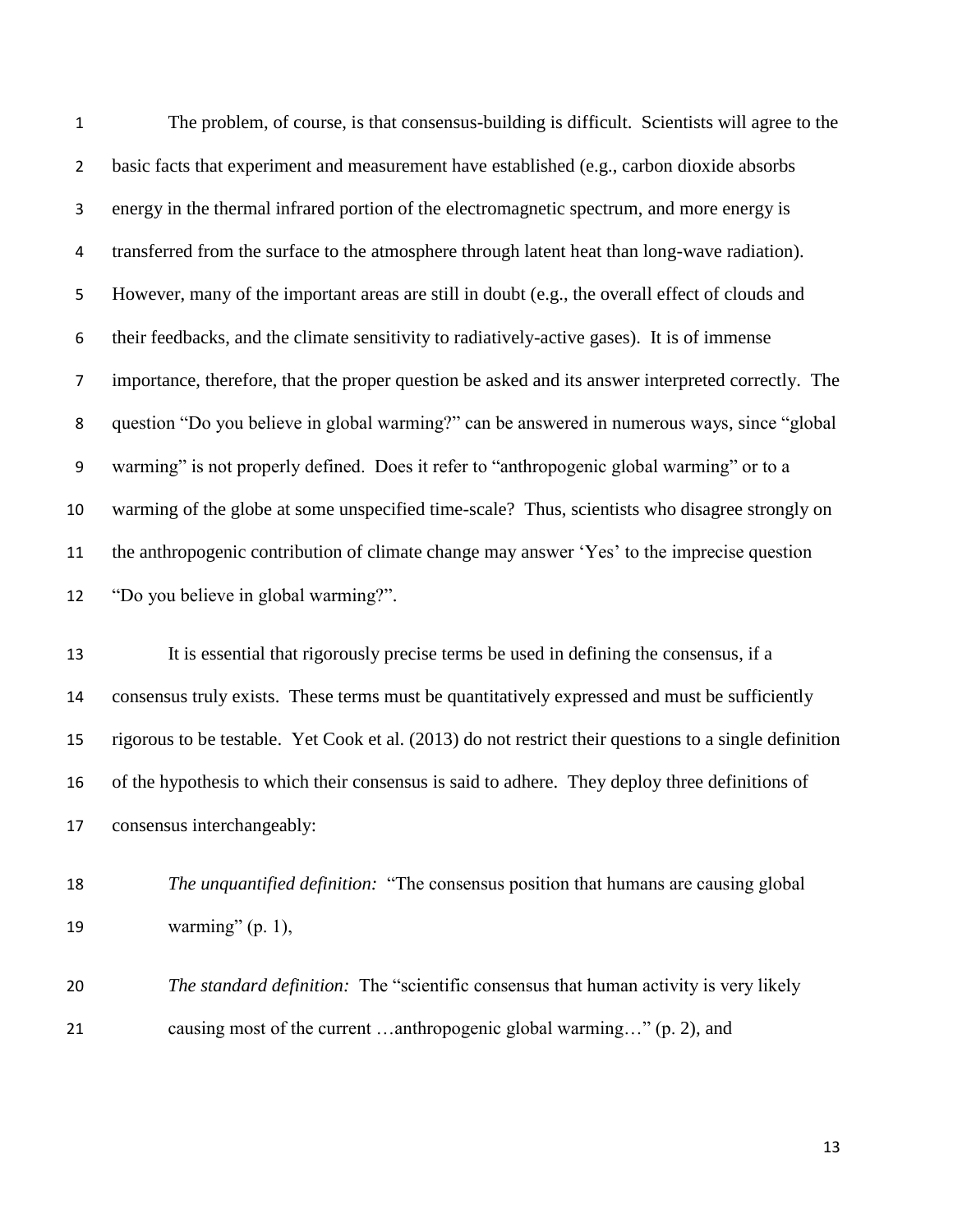| $\mathbf{1}$     | The catastrophist definition: That our enhancement of the greenhouse effect will be                            |
|------------------|----------------------------------------------------------------------------------------------------------------|
| $\overline{2}$   | dangerous enough to be 'catastrophic' (i.e., "explicit rejection" of the consensus view                        |
| 3                | "provides little support for the catastrophic view of the greenhouse effect", p. 3).                           |
| 4                | Note that in the unquantified definition, it is asserted that humans cause global warming, whereas             |
| 5                | in the standard definition, the level of agreement is only "very likely." Moreover, the                        |
| 6                | catastrophist definition extends the warming to catastrophic consequences not encompassed in                   |
| $\overline{7}$   | the unquantified or standard definitions; the catastrophist definition is also implicit in the                 |
| 8                | Introduction of Bedford and Cook (2013, p. 1):                                                                 |
| $\boldsymbol{9}$ | "An accurate perception of the degree of scientific consensus is an essential                                  |
| 10               | element to public support for climate policy (Ding et al. 2011). Communicating                                 |
| 11               | the scientific consensus also increases people's acceptance that climate change                                |
| 12               | (CC) is happening (Lewandowsky et al. 2012)."                                                                  |
| 13               | The catastrophist definition is implicit in this passage because it demands that people                        |
| 14               | accept that 'climate change is happening', implying that a climate policy response                             |
| 15               | resulting from catastrophic consequences of anthropogenic global warming will be                               |
| 16               | essential.                                                                                                     |
| 17               | None of these three definitions is precise enough to be Popper-falsifiable. Worse, the                         |
| 18               | three definitions are mutually exclusive. Not only do Cook et al. (2013) adopt them                            |
| 19               | interchangeably, so that it is not clear which definition their survey is really testing, but each             |
| 20               | definition is imprecise and insufficiently quantified to allow rigorous falsification <sup>2</sup> . Moreover, |

<sup>&</sup>lt;sup>2</sup> Note that Cook et al. (2013) have apparently missed the key conclusions from three independent studies. First, Knight et al. (2009) have suggested that "The simulations rule out (at the 95% level) zero trends for intervals of 15 years or more, suggesting that an observed absence of warming of this duration is needed to create a

 $\overline{\phantom{a}}$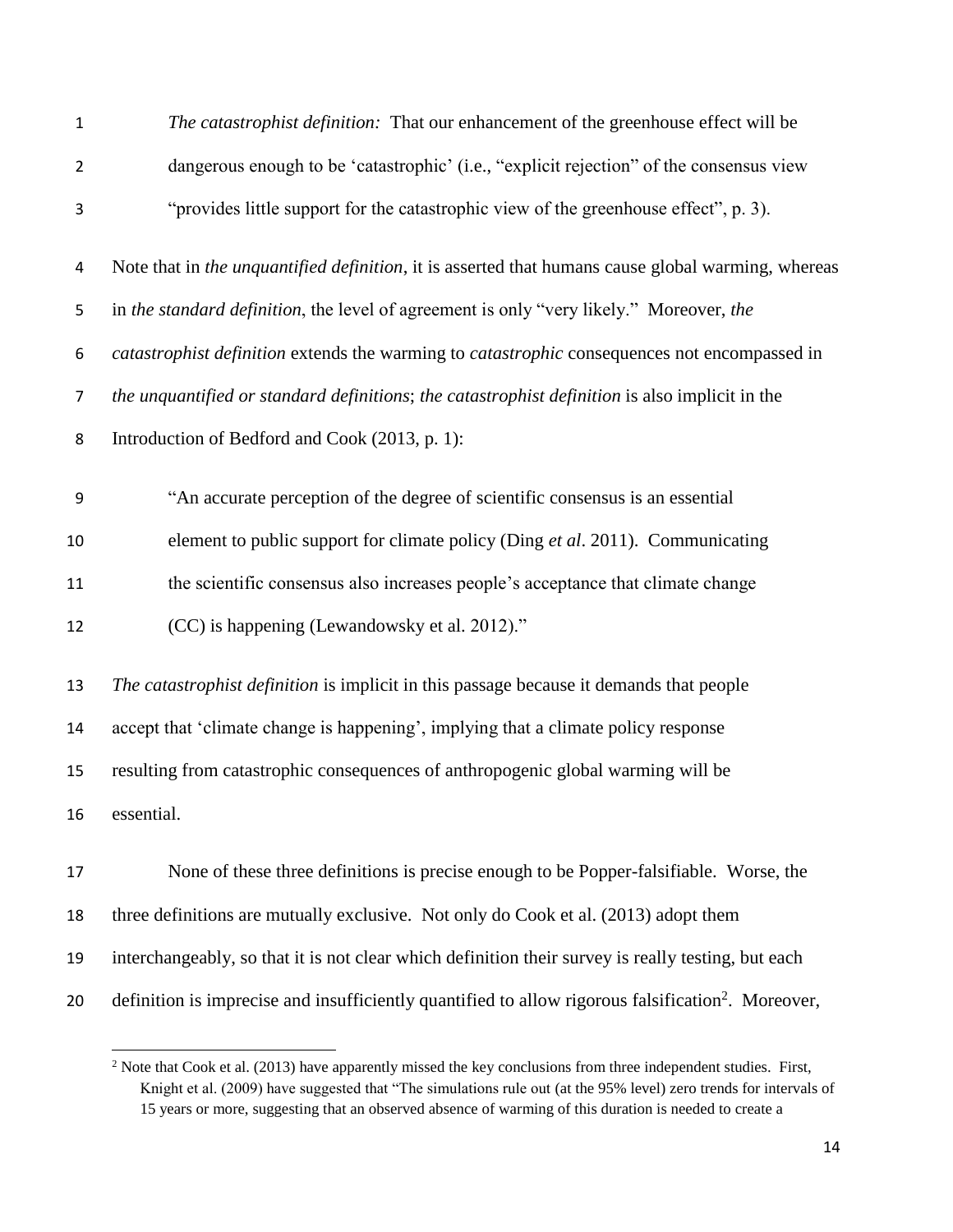none of these definitions specifies the period to which it applies, or how much global warming was observed over that period, or whether the warming is continuing, or at what rate, or whether that or any rate (and, if so, what rate) is considered dangerous.

 *The standard definition*, though it is quantitative in that it holds that at least 50% of all global warming since 1950 is anthropogenic, assigns no quantitative value to 'very likely'. *The unquantified and catastrophist definitions* do not specify what fraction of warming is considered anthropogenic. A hypothesis to the effect that humans cause some warming, or even that most current global warming is very likely to be anthropogenic, is not – and does not necessarily imply – a hypothesis to the effect that current warming, if continued over some unspecified period, might prove sufficiently damaging to justify any climate policy to address climate change, still less any public support for it. The implication of the cited remark in the Introduction of Cook et al. (2013) is that the authors of all abstracts expressing an explicit or implicit endorsement of *the unquantified and standard definitions,* which do not encompass catastrophism, also endorse *the catastrophist definition*. Cook et al. (2013) also cite other papers whose authors adopt multiple imprecise and ill- quantified definitions of consensus. For example, Doran and Zimmerman (2009) sent a two- minute online survey to 10,257 Earth scientists at universities and government research agencies. Of the 3,146 respondents (a 31% return rate), only 5% identified themselves as climate scientists and only a mere 79 (2.5%) listed 'climate science' as their area of expertise, having published

 $\overline{a}$ 

discrepancy with expected present-day warming rate" (p. S76). Santer et al. (2011), in adopting a slightly different metric, offered the conclusion: "Our results show that temperature records of at least 17 years in length are required for identifying human effects on global-mean tropospheric temperature" (p. 1). Finally, Huang (2013) provided an even more definitive detection and diagnostic of the carbon dioxide-global warming hypothesis by suggesting that "the most detectable secular trend signals appear in the  $CO<sub>2</sub>$  band and the time it takes to see these radiance changes is much less than 12 years" (p. 1711).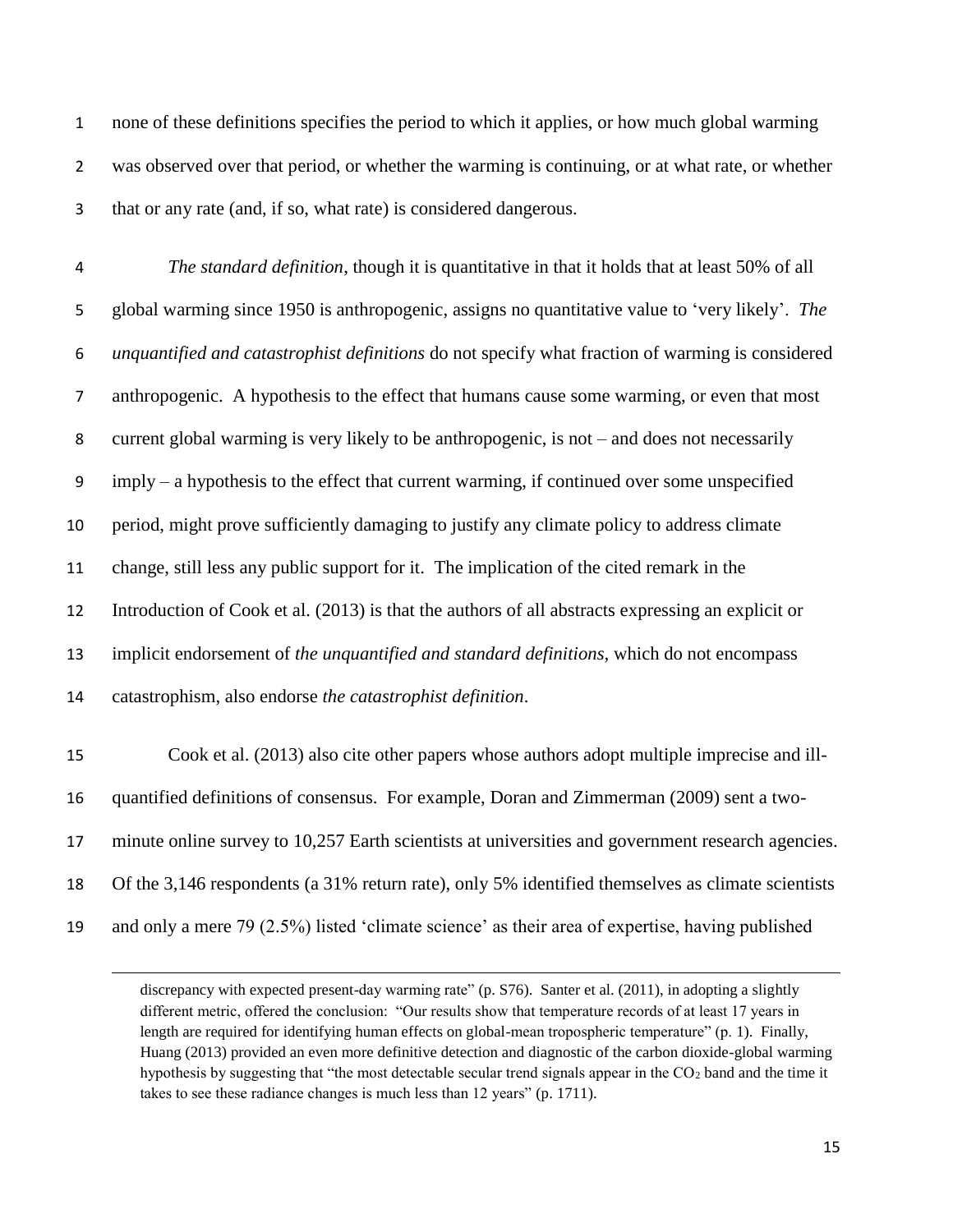| $\mathbf 1$      | more than half their recent peer-reviewed papers on climate change. Of these 79 respondents,       |
|------------------|----------------------------------------------------------------------------------------------------|
| $\overline{2}$   | 98% believed human activity was a significant contributing factor in changing mean global          |
| 3                | temperatures. Furthermore, respondents were not asked whether they believed the anthropogenic      |
| 4                | contribution to global warming was or might become sufficient to warrant concern or the            |
| 5                | adoption of a 'climate policy'. The survey demonstrates nothing more than that 77 of 79            |
| 6                | respondents believed the anthropogenic effect is non-zero. Moreover, no distinction was drawn      |
| $\overline{7}$   | between different human impacts; most notably, anthropogenic greenhouse gases versus               |
| 8                | anthropogenic changes in land use and land cover (see Mahmood et al. 2010).                        |
| $\boldsymbol{9}$ | From publication and citation data, Anderegg et al. (2010) selected 908 of 1372 climate            |
| 10               | researchers, defined as scientists who had published at least twenty climate papers and had either |
| 11               | signed petitions opposing or supporting the IPCC's positions or had co-authored IPCC reports.      |
| 12               | Of these, 97-98% endorsed the standard definition that "anthropogenic greenhouse gases have        |
| 13               | been responsible for 'most' of the 'unequivocal' warming of the Earth's average global             |
| 14               | temperature over the second half of the 20th century" (p. 12107). The standard definition of the   |
| 15               | consensus in Anderegg et al. (2010) is less imprecise than that of Cook et al. (2013). Yet, like   |
| 16               | Cook et al. (2013), Anderegg et al. (2010) did not seek to determine how many researchers          |
| 17               | considered this global warming to be actually or potentially damaging enough to require a          |
| 18               | climate policy.                                                                                    |
| 10               | Such guaraise ano often aitad as demonstrating a near unanimeus seigntific consensus in            |

 Such surveys are often cited as demonstrating a near-unanimous scientific consensus in favor of a climate policy, when they never ask any question about whether and to what extent the anthropogenic component in recent warming might be dangerous or about whether a "climate policy" should be adopted in attempted mitigation of future warming. Nevertheless, Cook et al. (2013), after a subjective review of only the abstracts of 11,944 papers on climate change which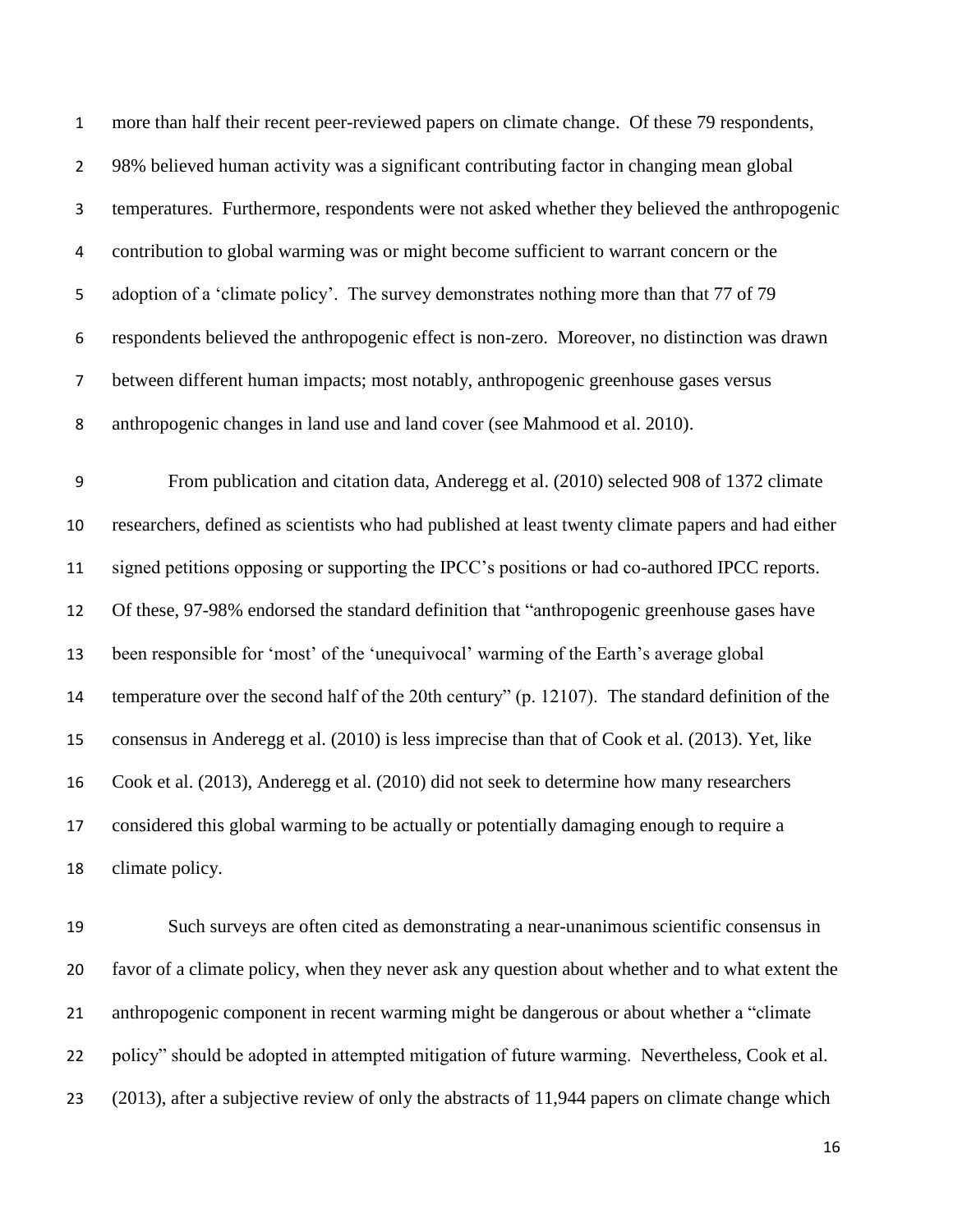"matched the topics 'global climate change' or 'global warming'" (p. 1), conclude that 97.1% of those that expressed an opinion endorsed the hypothesis as defined in their introduction (i.e., *the standard definition*). However, 66.4% percent of the abstracts had expressed no position. Thus, 32.6% of the remaining 33.6% (i.e., 97.1%) to whom they had ascribed a position were apparently in agreement with *the standard definition*. However, inspection of the author's own data file showed that they had themselves categorized only 64 abstracts, just 0.5% of the sample, as endorsing *the standard definition*. Inspection shows only 41 of the 64 papers, or 0.3% of the sample of 11,944 papers, actually endorsed that definition.

 It is not possible to discern either from the paper or from the supplementary information what percentage of all abstracts the authors considered to have endorsed *the standard definition.*  However, a file of raw data was supplied some weeks after publication. From this file, the abstracts allocated by Cook et al. (2013) to each level of endorsement were counted. No attempt was made to verify whether the allocation of each abstract to one of the specified levels of endorsement was appropriate. The results are given in Table 1. Of the 11,944 abstracts, 3896 (32.6%) were marked as explicitly or implicitly endorsing at least *the unquantified definition* that humans cause some warming. It was only by arbitrarily excluding those 7930 abstracts that expressed no opinion (but retaining forty abstracts expressing uncertainty) that Cook et al. (2013) were able to conclude that 97.1% endorsed 'consensus'. However, the authors' data file shows that they had marked only 64 abstracts (0.5% of the entire sample) as endorsing *the standard definition* of consensus. Inspection shows that 23 of these 64 do not, in fact, endorse that definition. Only 41 papers (0.3% of the sample) do so.

 The conclusion of Cook et al. (2013, p. 1) as expressed in their Abstract, is "Among [4014] abstracts expressing a position on AGW [Anthropogenic Global Warming], 97.1%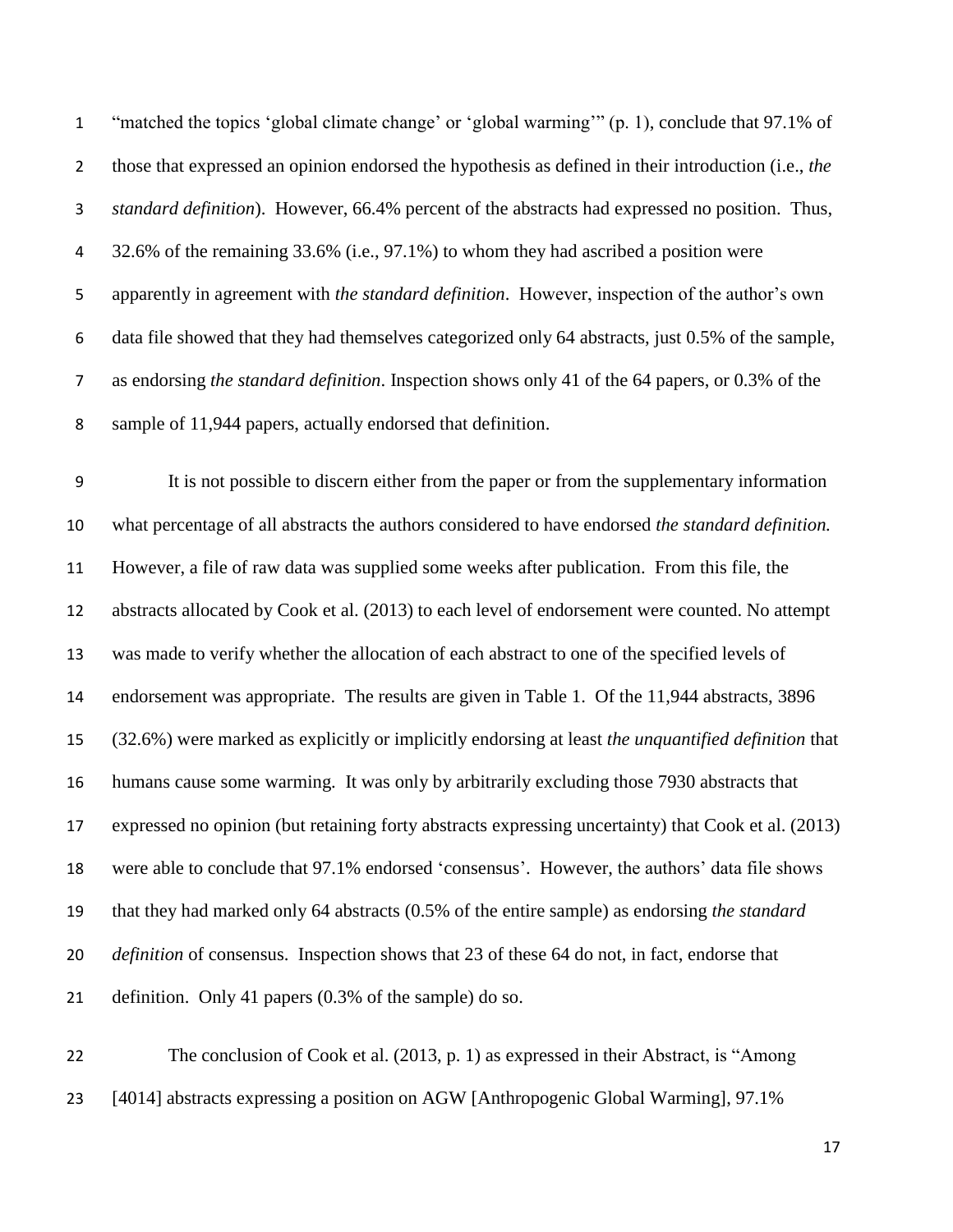endorsed the consensus position that humans are causing global warming." A 97% consensus is also asserted in the closing words of the paper: "Among [4014] papers expressing a position on AGW, an overwhelming percentage (97.2% based on self-ratings, 97.1% based on abstract ratings) endorses the scientific consensus on AGW" (p. 6). In the introduction to Cook et al. (2013), anthropogenic global warming is defined as the [standard] "scientific consensus that human activity is very likely causing most of the current GW (anthropogenic global warming, or AGW)" (p. 1). However, the authors' own analysis shows that only 0.5% of all 11,944 abstracts, and 1.6% of the 4014 abstracts expressing a position, endorsed anthropogenic global warming as they had defined it. But by taking into account that more than one-third of the 64 abstracts do not, in fact, endorse the quantitative hypothesis in Cook et al. (2013), the true percentages endorsing that hypothesis are 0.3% and 1.0%, respectively. Accordingly, their stated conclusion is incorrect.

 Defects identified in the surveys of climate consensus by Cook et al. (2013) and by the authors of some of the papers they cite follow a recognizable and questionable pattern. Often a simple and limited question is posed (e.g., "Do you believe in global warming?") but it is assumed, on no evidence, that anyone who endorses *the unquantified definition* of consensus also endorses *the catastrophist* (or at least *the standard*) *definition.* In such surveys, whether deliberately or y inadvertence, it is not made clear which hypothesis is under test. Any head- count survey that is unclear about which definition is under test is scientifically valueless. *A fortiori,* a supposed consensus that exhibits multiple definitions of the consensus hypothesis and fails to state clearly the identity and definition of the hypothesis on the basis of which the survey was actually conducted must be rejected.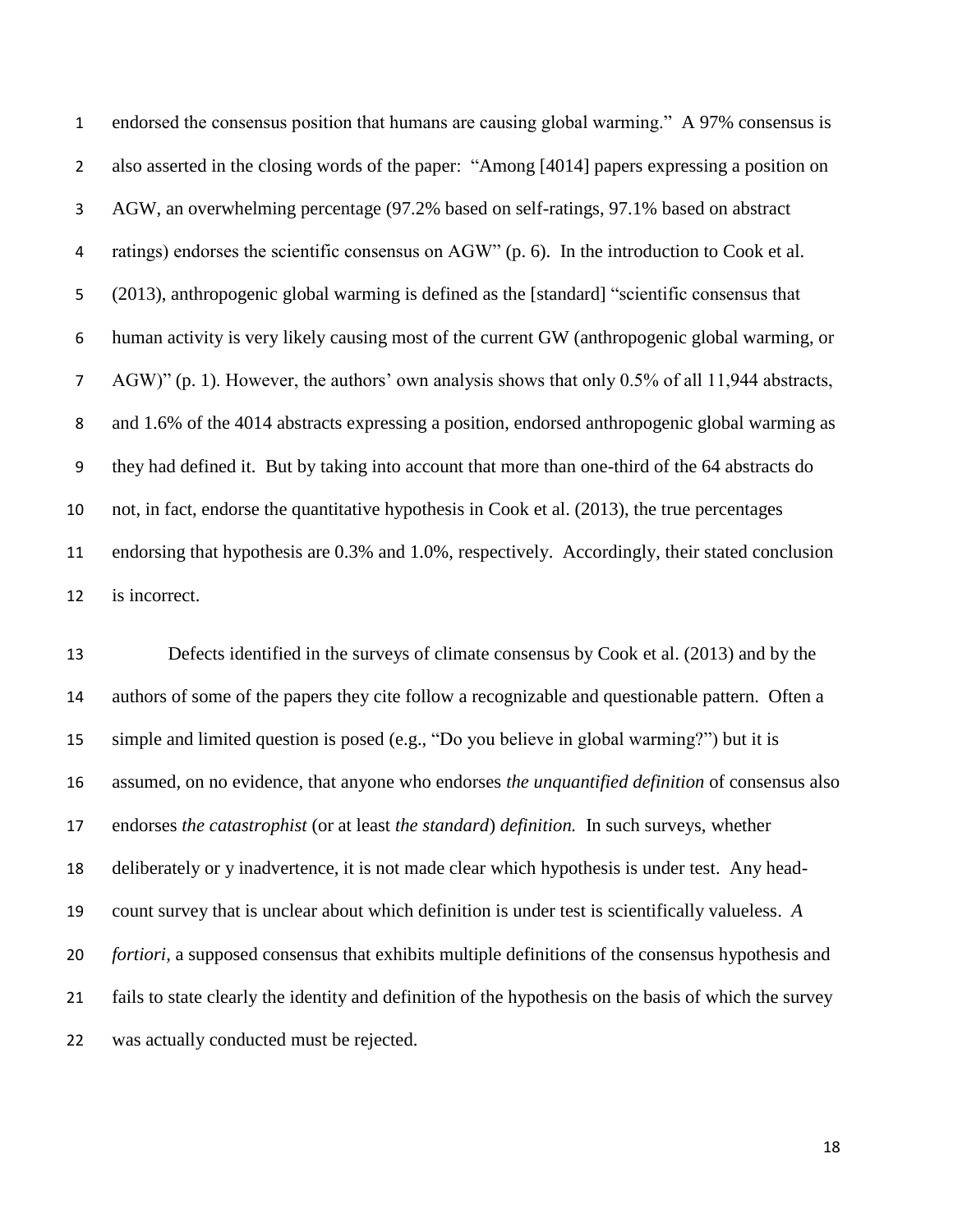Furthermore, consensus hypotheses must be expressed quantitatively. Bias is sure to 2 affect the results when qualitative definitions of a scientific hypothesis give the appearance of being more political than scientific. Most papers that attempt to define a climate change consensus are inherently political by nature.

 The conclusion is that the quest for defining a climate change consensus is fraught with bias which is not often apparent. The non-disclosure in Cook et al. (2013) of the number of abstracts supporting each specified level of endorsement had the effect of not making available the fact that only 41 papers – 0.3% of all 11,944 abstracts or 1.0% of the 4014 expressing an opinion, and not 97.1% – had been found to endorse the standard or quantitative hypothesis, stated in the introduction to Cook et al. (2013) and akin to similar definitions in the literature), that "human activity is very likely causing most of the current GW (anthropogenic global warming, or AGW)" (p. 2).

 Further demonstrating the flaws in Cook et al.'s (2013) assessment of a climate change consensus are the endorsement levels they incorrectly assigned to some of the learned papers whose abstracts they reviewed. Consider as an example the articles cited by two of the authors of this paper – DR Legates and W Soon. The inventory of abstracts surveyed by Cook et al. (2013) cited only three papers by DR Legates and only two by W Soon. Yet these two authors have written many more papers in the more than 20 years (January 1991 to May 2012) covered by Cook et al. (2013). All five selected papers, save one, are labeled as 'taking no position' or 'being uncertain.' Liu et al. (2009) is categorized as giving 'explicit endorsement to the anthropogenic global warming position without quantification' even though the paper suggests a Medieval Warm Period and a Little Ice Age exist and that variability in solar radiation due to solar forcing was evident even in the Industrial Age. Armstrong et al. (2008), of which W Soon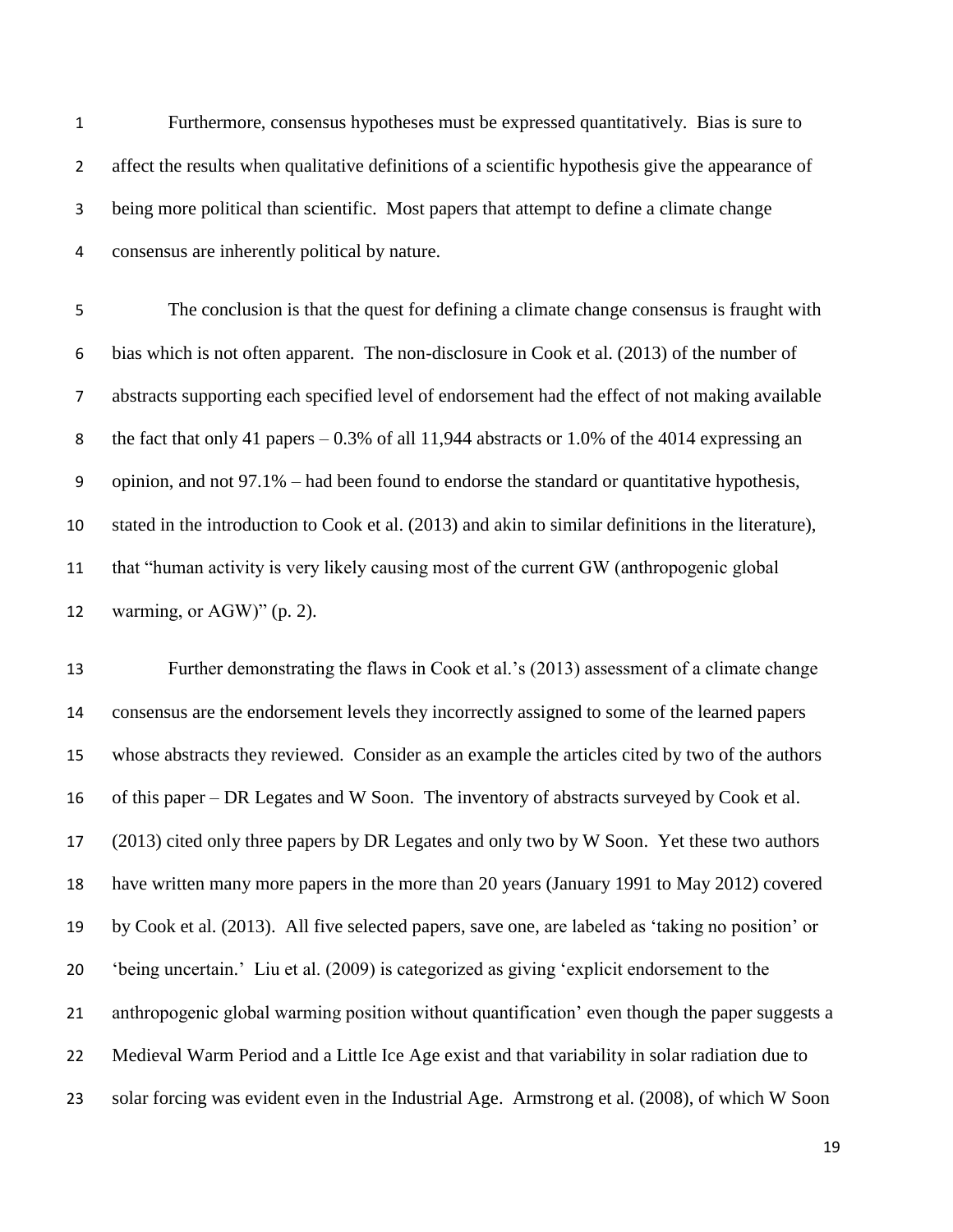was a co-author, was listed by Cook et al. (2013) as 'being uncertain'. Armstrong et al. (2008) discuss articles on polar bear populations by Amstrup et al. (2007) and Hunter et al. (2007), both of whom link increases in greenhouse gases to decreases in polar bear populations. Far from being uncertain, however, Armstrong et al. (2008, p. 390) conclude, "However, the inconsistent long-term trends in the polar bear population suggest that it is best to assume no trend in the long-term", thereby undermining the anthropogenic climate change impact of diminished sea ice on polar bear populations suggested by Amstrup et al. (2007) and Hunter et al. (2007).

 The restriction to the key words 'global warming' or 'global climate change' arbitrarily eliminates many relevant papers. Oreskes (2004) used only the search phrase 'global climate change'. DR Legates and W Soon have written numerous papers on the topic of climate change and its possible anthropogenic origins but these were not considered, apparently because the arbitrarily-chosen search phrases did not appear in those papers. A bias, therefore, arises in that those studies which demonstrate a natural cause for climate variability are far less likely to use the search phrases adopted by Oreskes (2004) and Cook et al. (2013). Accordingly, surveys that arbitrarily select some non-randomized subset of the available papers on climate change have little evidential value.

 A better approach to determining an appropriate methodology to identify and quantify a consensus can be found in the work of Lefsrud and Meyer (2012). They argue that building a consensus "fundamentally depends upon expertise, ensconced in professional opinion" (p. 1478). Even here, a Classical purist might legitimately argue that appealing to the authority of experts, however well qualified, is the Aristotelian logical fallacy later labeled by the medieval schoolmen as the *argumentum ad verecundiam* – the argument from reputation. Experts can be unanimously wrong, as the case of the 100 German authors who opposed Einstein's theory of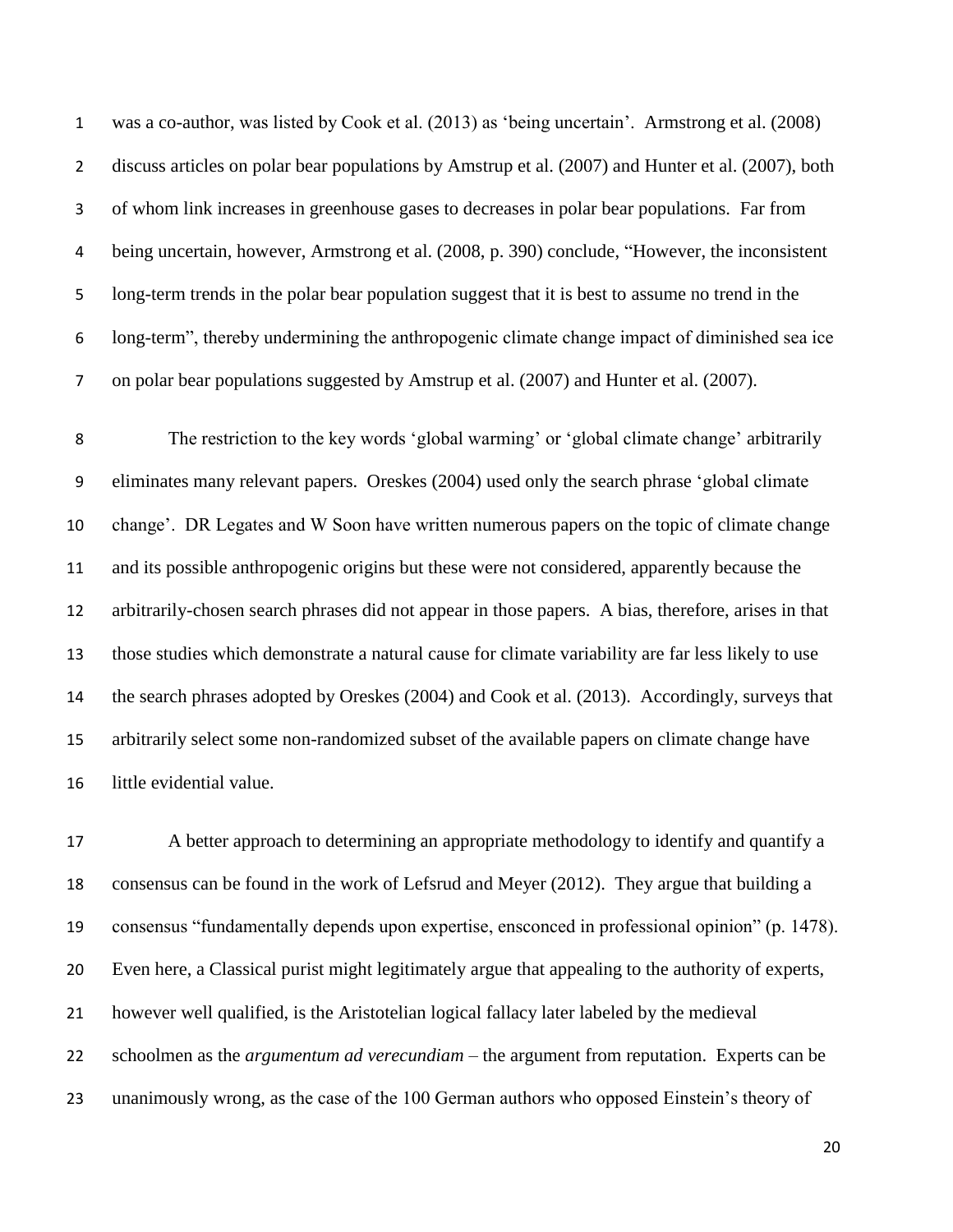relativity in the years leading to World War II. They were wrong because the regime demanded them to make scientific objectivity subservient to the racial politics of the regime.

 *Mutatis mutandis,* another prejudice (though without the racial bias) appears to have exercised undue influence upon significant segments of the academic and scientific communities today. As a first step towards identifying any such prejudice, Lefsrud and Mayer, rather than asking open-ended questions to which the answers can be interpreted in a myriad of ways, deploy *frames* to identify not only the world views but also social identities of expert survey participants. The authors (p. 1484) define these frames as containing a problem demanding attention, a prognosis for a particular solution, and a rationale for action. Diagnosis, prognosis, or rationale may overlap, yielding frames with some similar and some diverse characteristics. On the question of climate consensus, they surveyed opinion among the Association of Professional Engineers and Geoscientists of Alberta, Canada, and concluded that five frames exist (with the extent of anthropogenic contribution in parentheses): (1) "Comply with Kyoto" (human impact, not normal), (2) "Regulation-Activists" (natural and human-caused, problem is complex), (3) "Fatalists" (natural with little human impact, problem is complex), (4) "Economic Responsibility" (natural and human-caused, no significant impact), and (5) "Nature is Overwhelming" (natural with little human impact). A sixth group did not provide enough information to be categorized. Only the "Comply with Kyoto" group felt that the debate was settled.

 The results are surprising. While 99.4% of all experts felt that the climate is changing, only 36.3% felt the debate was settled ("Comply with Kyoto" group) while 41.4% felt that 22 human impacts were small or insignificant (the "Fatalist" and "Nature is Overwhelming" groups). These results, though specific to the engineers and geoscientists of Alberta, indicate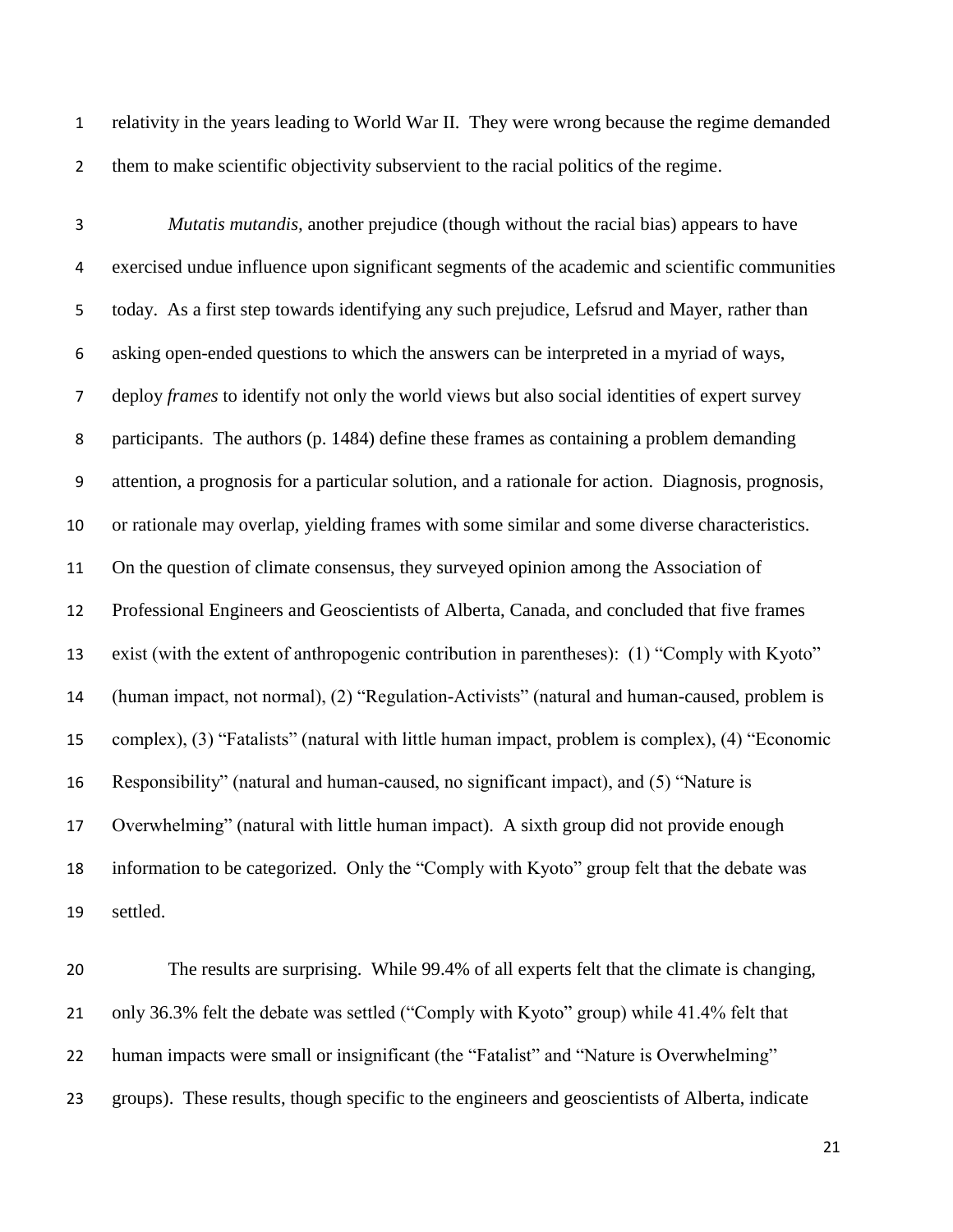that when questions are appropriately directed toward grouping individuals into specific

categories based on their true beliefs, a different picture of the consensus can emerge.

# **Public Perception and the Contrived Consensus**

 It has been demonstrated that the attempt by Bedford and Cook (2013) to apply agnotology to climate science is based on an imagined-scientific consensus. Yet the authors lament that the public does not buy into the consensus story they have contrived. They blame "a deliberate effort to foster this [skeptical] view among the public" (pp. 2023-2024). In pursuit of the argument for a well-funded and well-organized disinformation campaign by 'climate deniers', they cite articles from the New York Times and from activist groups (e.g., Informed Citizens for the Environment) to support their claims.

 However, the balance of opinion in the mainstream news media has tended to endorse the catastrophist position, and the funding by governments and environmental groups for that position is very likely to outweigh greatly the funding for skeptical groups. The United States Government alone had spent almost US\$80 billion on climate-related policies in the twenty years from 1989 to 2008; carbon trading worldwide reached US\$180 billion in 2011, though it is now declining; yet Exxon Mobil was criticized for having spent a total of US\$23 million on skeptical groups. Through public pressure brought about by environmental groups, it now spends nothing on them.

 The real reason why the public do not endorse catastrophism is that they are not convinced that every extreme event is linked, somehow, to anthropogenic climate change – a link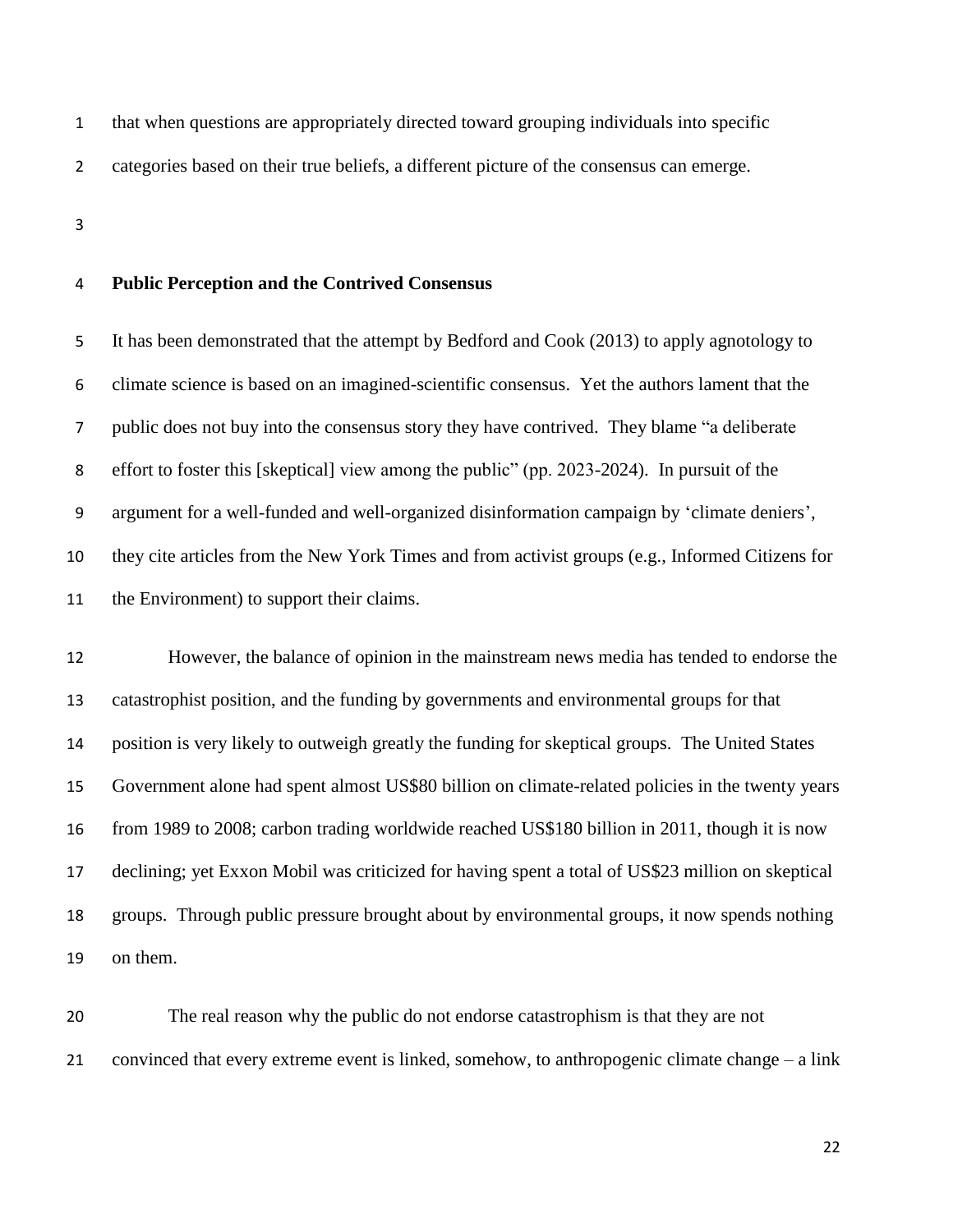| that even serious scientific journals have attempted, on no evidence, to make. For instance, the |  |
|--------------------------------------------------------------------------------------------------|--|
| Editor-in-Chief of the journal <i>Science</i> made a similar accusation in a 2005 editorial:     |  |

| 3  | "As Katrina and two other hurricanes crossed the warm Gulf of Mexico, we         |
|----|----------------------------------------------------------------------------------|
| 4  | watched them gain dramatically in strength. Papers by Kerry Emanuel in Nature    |
| 5  | and by Peter Webster in [Science] during the past year have shown that the       |
| 6  | average intensity of hurricanes has increased during the past 30 years as the    |
| 7  | oceans have gained heat from global warmingWe know with confidence what          |
| 8  | has made the Gulf and other oceans warmer than they had been before: the         |
| 9  | emission of carbon dioxide and other greenhouse gases from human industrial      |
| 10 | activity, to which the United States has been a major contributor. That's a      |
| 11 | worldwide event, affecting all oceansNot only is the New Orleans damage not      |
| 12 | an act of God; it shouldn't even be called a 'natural' disaster. These terms are |
| 13 | excuses we use to let ourselves off the hook." (Kennedy 2005; p. 303)            |
|    |                                                                                  |

14 Yet tropical cyclone activity as measured by the Accumulated Cyclone Energy index<sup>3</sup> (Maue 2009; 2011) is at a 35-year low and in three recent years (2006, 2009, and 2010), there were no 16 hurricane landfalls in the United States<sup>4</sup>. In 2006, ten prominent hurricane scientists, including 17 Emanuel and Webster, issued a statement<sup>5</sup> which said, in part, "The possibility that greenhouse gas induced global warming may have already caused a substantial increase in some tropical cyclone indices has been raised, but no consensus has been reached on this issue." And on the existence of trends in storm intensity, the scientists' statement indicates, "This is still a hotly

l

See http://policlimate.com/tropical/

Only five such years exist since 1950 – 2000, 2001, 2006, 2009, and 2010.

http://wind.mit.edu/~emanuel/Hurricane\_threat.htm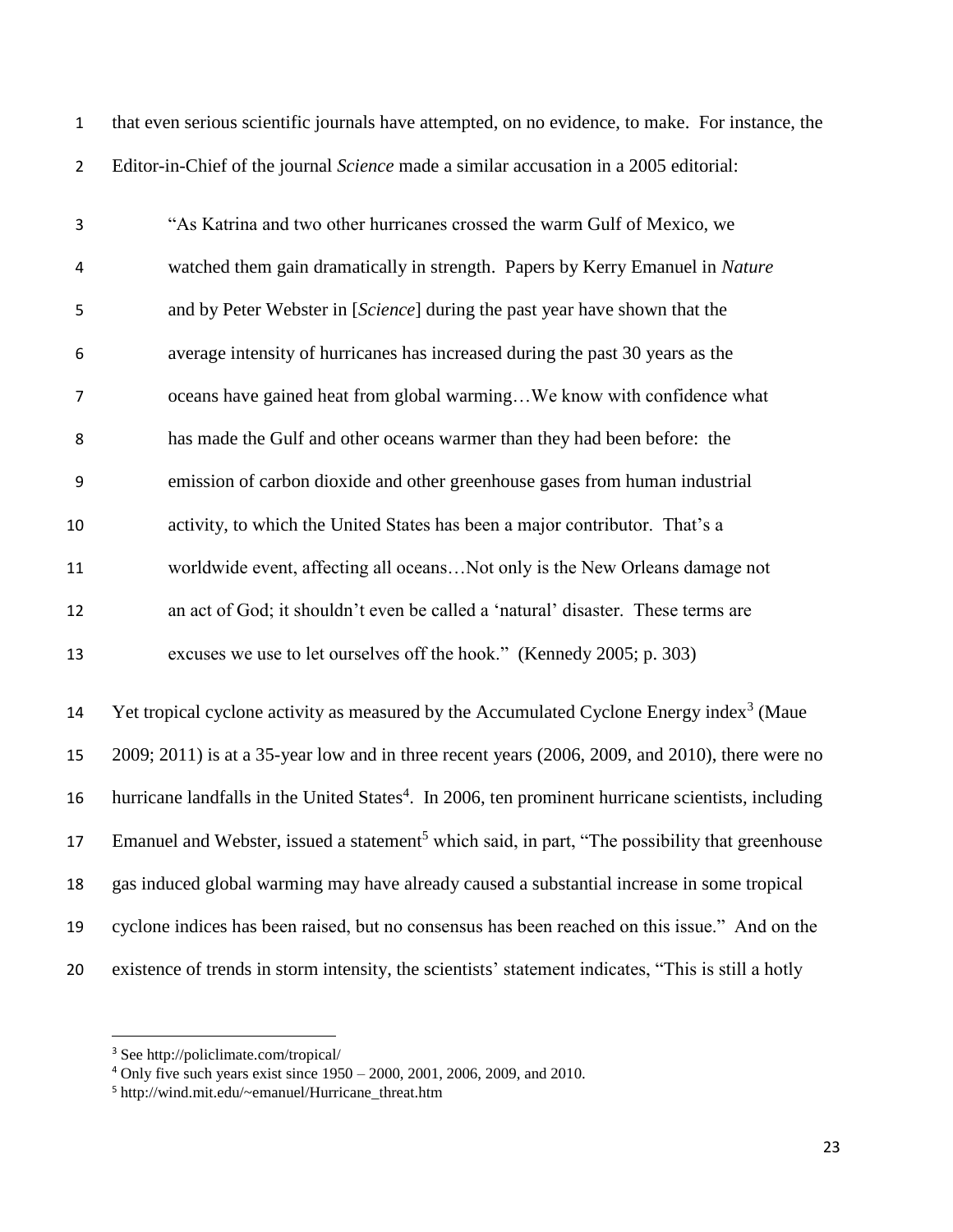debated area for which we can provide no definitive conclusion." Seven years have passed since then, but there is still no definitive conclusion.

| 3              | Bedford and Cook (2013, p. 2024) assert that                                                       |
|----------------|----------------------------------------------------------------------------------------------------|
| 4              | "The rhetorical techniques employed by some works of misinformation extend to                      |
| 5              | misquoting and gross distortions of source material, and such works have the                       |
| 6              | appearance of attempting to persuade readers, viewers or listeners by fair means                   |
| $\overline{7}$ | or foul. Thus, an awareness that some works are written with a view not to                         |
| 8              | providing accurate reportage but to skewing public perception through                              |
| 9              | misrepresentation becomes important background information."                                       |
| $10\,$         | Their tacit suggestion is that virtually everything that disagrees with their contrived consensus  |
| 11             | view is a misinformation campaign. The possibility that the opposite may be the case has not       |
| 12             | received their consideration (except possibly for the movie The Day After Tomorrow). Yet the       |
| 13             | authors concede they are in limited agreement with us when we wrote, "To the extent that such      |
| 14             | assertions [of misrepresentation] are true, they apply in spades to the presentations and writings |
| 15             | of many scientists who support the IPCC's alarmist view of the situation" (Legates et al. 2013,    |
| 16             | p. 2010-2011).                                                                                     |
| 17             | Consider arguably the most-seen film on climate change, the movie that has done the                |
| 18             | most to proselytize for extreme anthropogenic climate change – An Inconvenient Truth. Al Gore      |

won the Nobel Peace Prize (along with the IPCC) for this film. It is still shown to school

children in science classes, social studies classes, and classes in the humanities even today. The

film was, and continues to be, heralded by environmental activists and scientists alike for its

apocalyptic view of a future climate thrown out of balance owing to increasing anthropogenic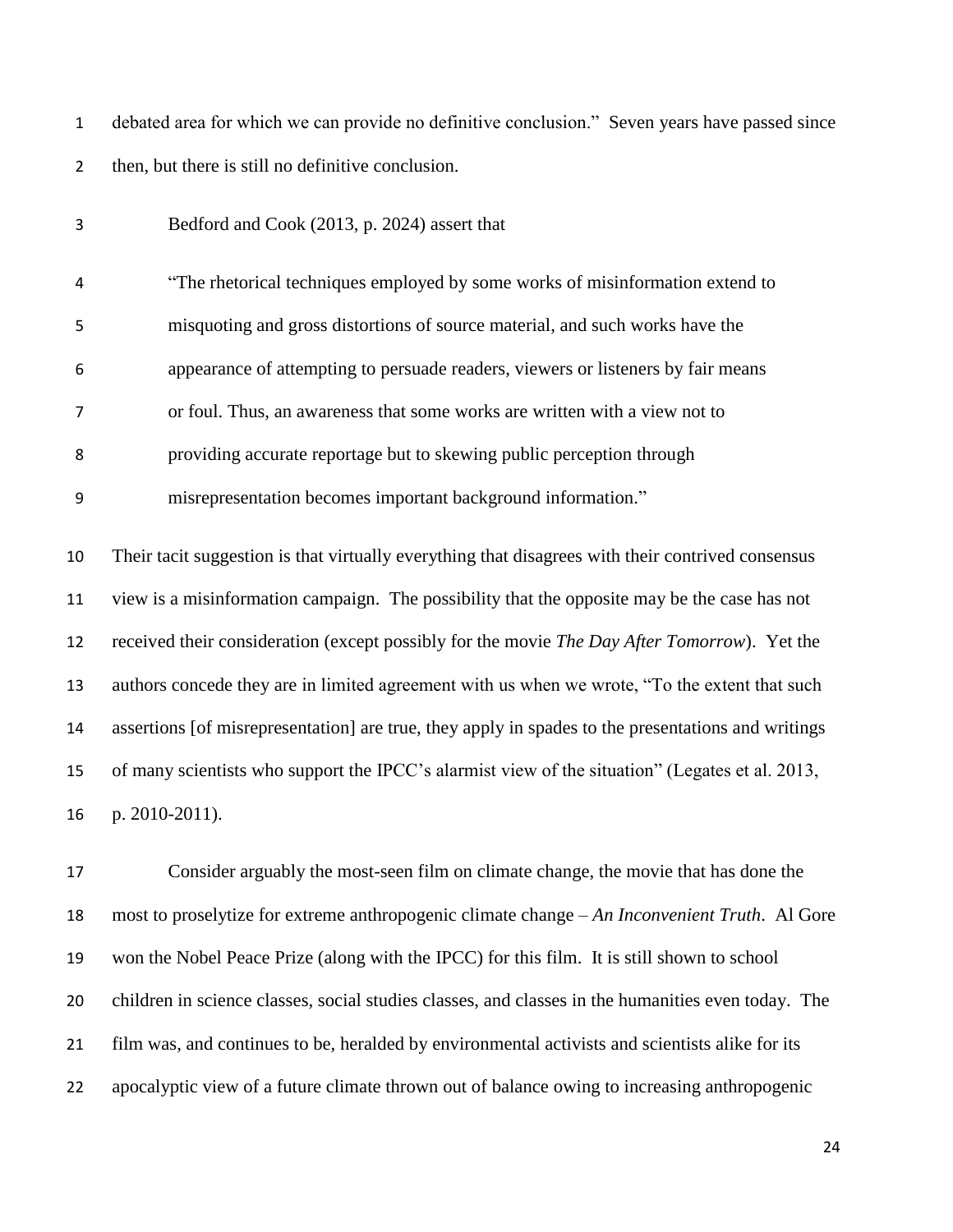1 carbon dioxide concentrations. A High Court judge in the United Kingdom<sup>6</sup> ruled that the movie contained nine key scientific errors and could only be distributed to schools in England if it were accompanied by 77 pages of corrective guidance notes to prevent 'political indoctrination'. Despite these factual errors and numerous other mistakes (see Legates 2007), scientists who applauded the film argued that the mistakes "were relatively small and did not detract from the film's central message." The judge disagreed and concluded, particularly in connection with Gore's claim that sea level would imminently rise by 20 feet, that the "Armageddon scenario that he [Gore] depicts is not based on any scientific view."

 Or consider the book for children and used in schools to teach about global warming – *The Down-to-Earth Guide to Global Warming* (David and Gordon 2007). On page 18, the book declares "The more carbon dioxide in the atmosphere, the higher the temperature climbed. The less carbon dioxide in the atmosphere, the lower the temperature fell." Students are encouraged 13 to raise a flap labeled, "Lift to see how well  $CO<sub>2</sub>$  and temperature go together." The chart shows a remarkable relationship where temperature follows carbon dioxide, except that the curves are 15 mislabeled. The curve labeled "Climate Temperature" is really " $CO<sub>2</sub>$  Concentration in the Atmosphere" and vice versa. In fact, the curve was taken from Fischer et al. (1999, p. 1712) who wrote, "high-resolution records from Antarctic ice cores show that carbon dioxide 18 concentrations increased by 80 to 100 parts per million by volume  $600 \pm 400$  years *after* the warming of the last three deglaciations" (emphasis added). But when confronted with this error and the fallacy that it spread – namely, that historically air temperature has been largely driven by carbon dioxide concentrations – Michael Oppenheimer noted

l

 See http://www.telegraph.co.uk/earth/earthnews/3310137/Al-Gores-nine-Inconvenient-Untruths.html and http://www.guardian.co.uk/environment/2007/oct/11/climatechange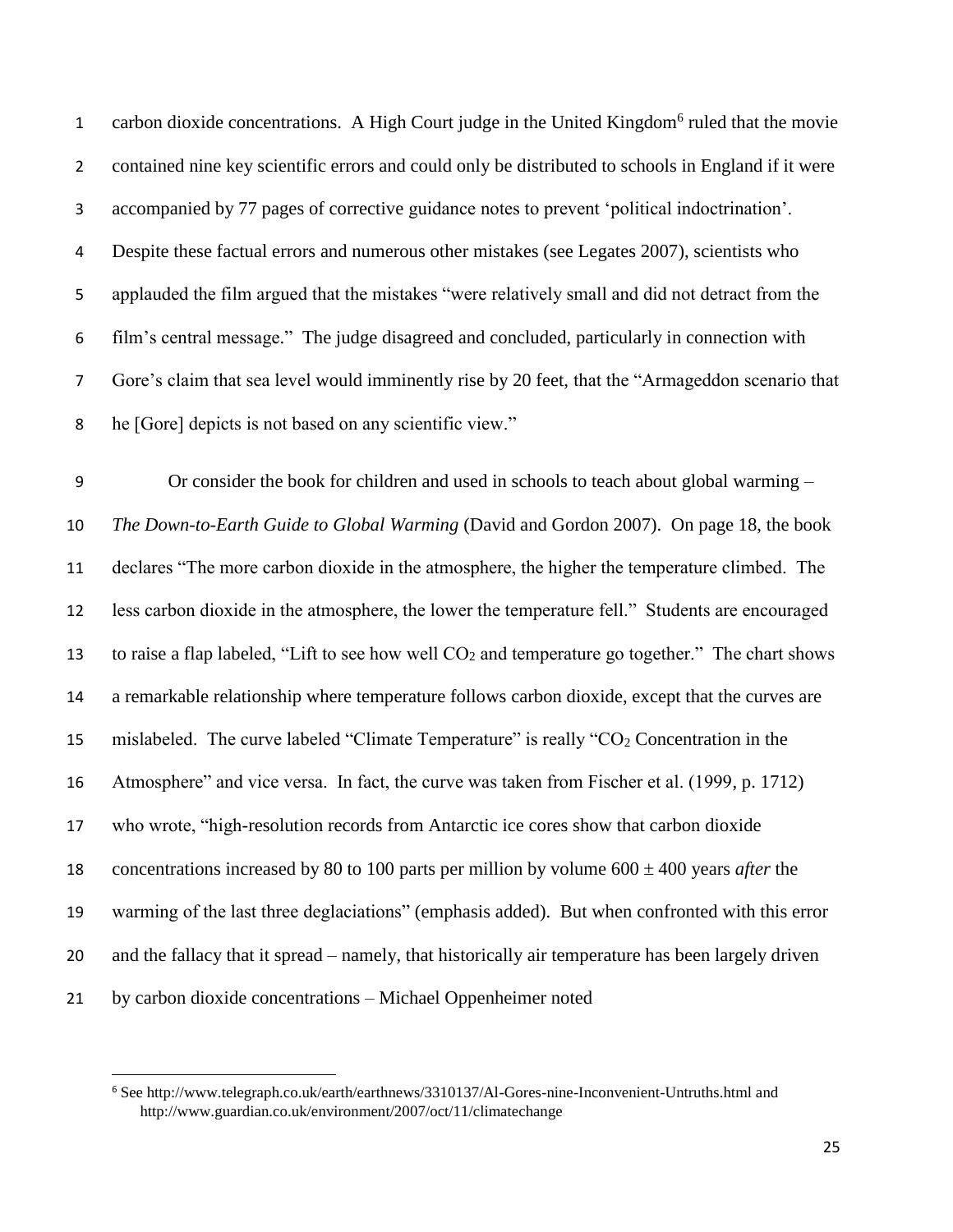| 1              | "I have reviewed the figure on page 18 of The Down-to-Earth Guide to Global       |
|----------------|-----------------------------------------------------------------------------------|
| $\overline{2}$ | Warming. It appears that the labeling of the axes has been reversed. As a result, |
| 3              | the curve labeled 'carbon dioxide concentration' should be labeled 'climate       |
| 4              | temperature', and vice versa. However, the description of the figure in the       |
| 5              | accompanying text is accurate, and it fairly represents the current state of      |
| 6              | scientific knowledge, in terms that would be comprehensible to children 8 years   |
| 7              | of age or older."                                                                 |

 So misinformation is allowed to spread simply because it agrees with the contrived consensus story.

 These are but two examples of places where misinformation worthy of study by agnotologists exists in the classroom and there is little effort to set the record straight. Numerous other examples of extreme claims made by proponents of extreme anthropogenic global warming exist. This is one of the fundamental problems with agnotology in climate change as defined by Bedford (2010) and Bedford and Cook (2013) – that misinformation is always couched as a disagreement with the consensus view that the authors and others like them have contrived. But agnotology, though invented and near-exclusively deployed by a single narrow academic faction, is a two- edged sword. Misinformation has no place in our classroom, regardless of whether the misinformation is peddled by that narrow faction or by its opponents. Rather than spend valuable class time demonizing the opposition, academics would spend their own and their students' time more usefully on making sure that students are presented with factual material that is science-based, eradicating all advocacy science, particularly from the fabricators of the non-existent consensus.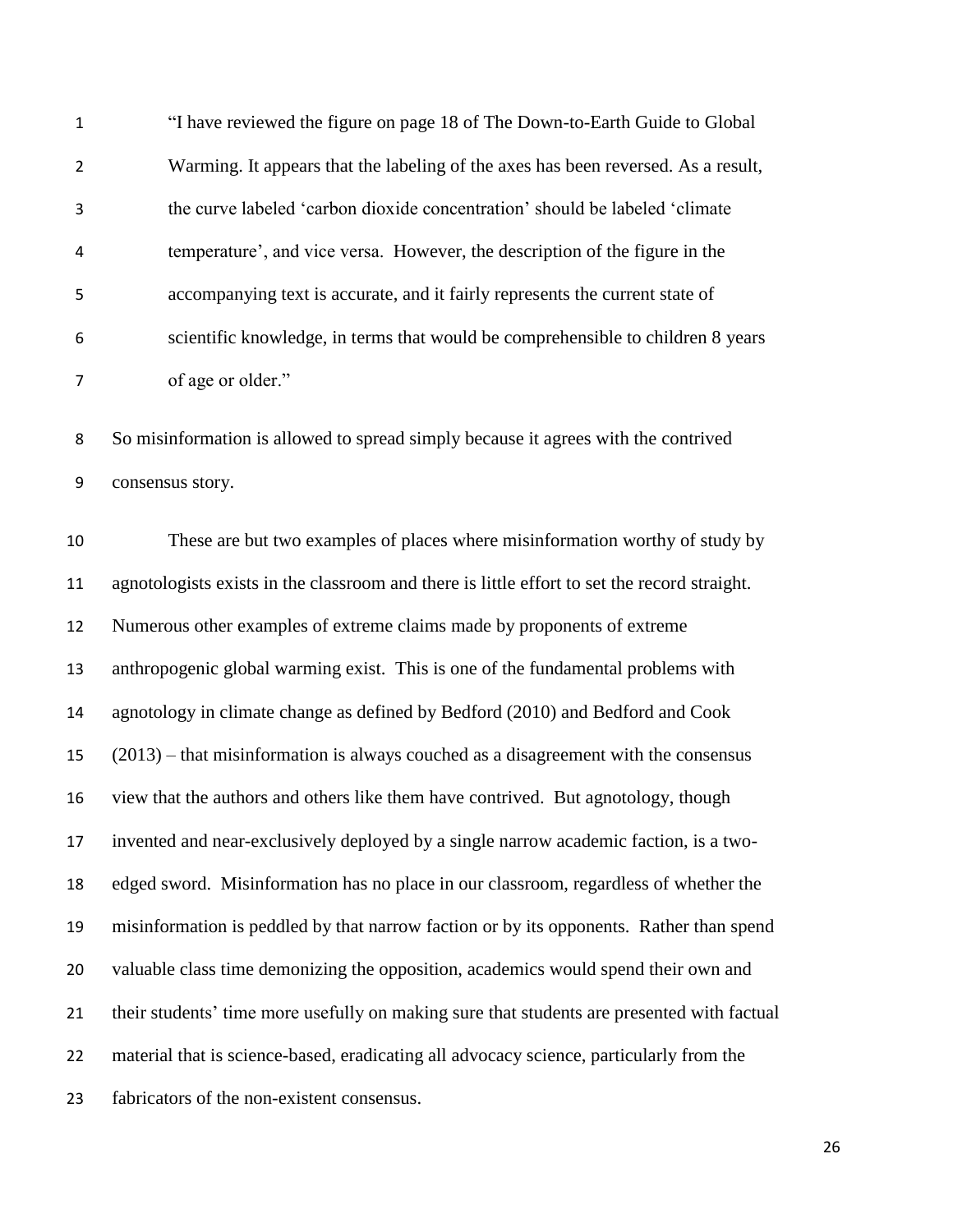| $\mathbf 1$    | For example, Lenzer (2013), discussing the idea of a contrived consensus in the              |
|----------------|----------------------------------------------------------------------------------------------|
| $\overline{2}$ | medical profession, showed that a very high percentage of clinical policy committee          |
| 3              | chairs and co-chairs had financial conflicts. Unfortunately, such is the case with climate   |
| 4              | change. Climate change research translates into big money. Researchers buy into the          |
| 5              | climate change bandwagon and get large grants because it represents a way to appease         |
| 6              | the administration (with overhead rates sometimes exceeding 100%!). Those who                |
| $\overline{7}$ | comply garner an easier path to promotion and tenure. There is a strong impetus to fall in   |
| 8              | line with the contrived consensus to keep promotion, tenure, and the money lines             |
| 9              | flowing. Even professional societies feel the need to publish statements on climate          |
| 10             | change, often without consulting the membership, so as to keep the money flowing to          |
| 11             | their constituents. As Lenzer (2013, p. 3) concludes, "despite concerns about bias 'we       |
| 12             | like to stick within the standard of care, because when the shit hits the fan we all want to |
| 13             | be able to say we were just doing what everyone else is doing – even if what everyone        |
| 14             | else is doing isn't very good'." Indeed, one of us (Legates) attended a meeting at the       |
| 15             | University of Oklahoma in 1990 where John Dutton of Penn State lamented that solid           |
| 16             | Earth geophysics and extragalactic astrophysics garnered the lion's share of the research    |
| 17             | money while atmospheric science was woefully underfunded. The then-new concern               |
| 18             | over anthropogenic climate change looked to change that dynamic. Dutton concluded to         |
| 19             | the effect that "We had better not kill the goose that will lay the golden egg."             |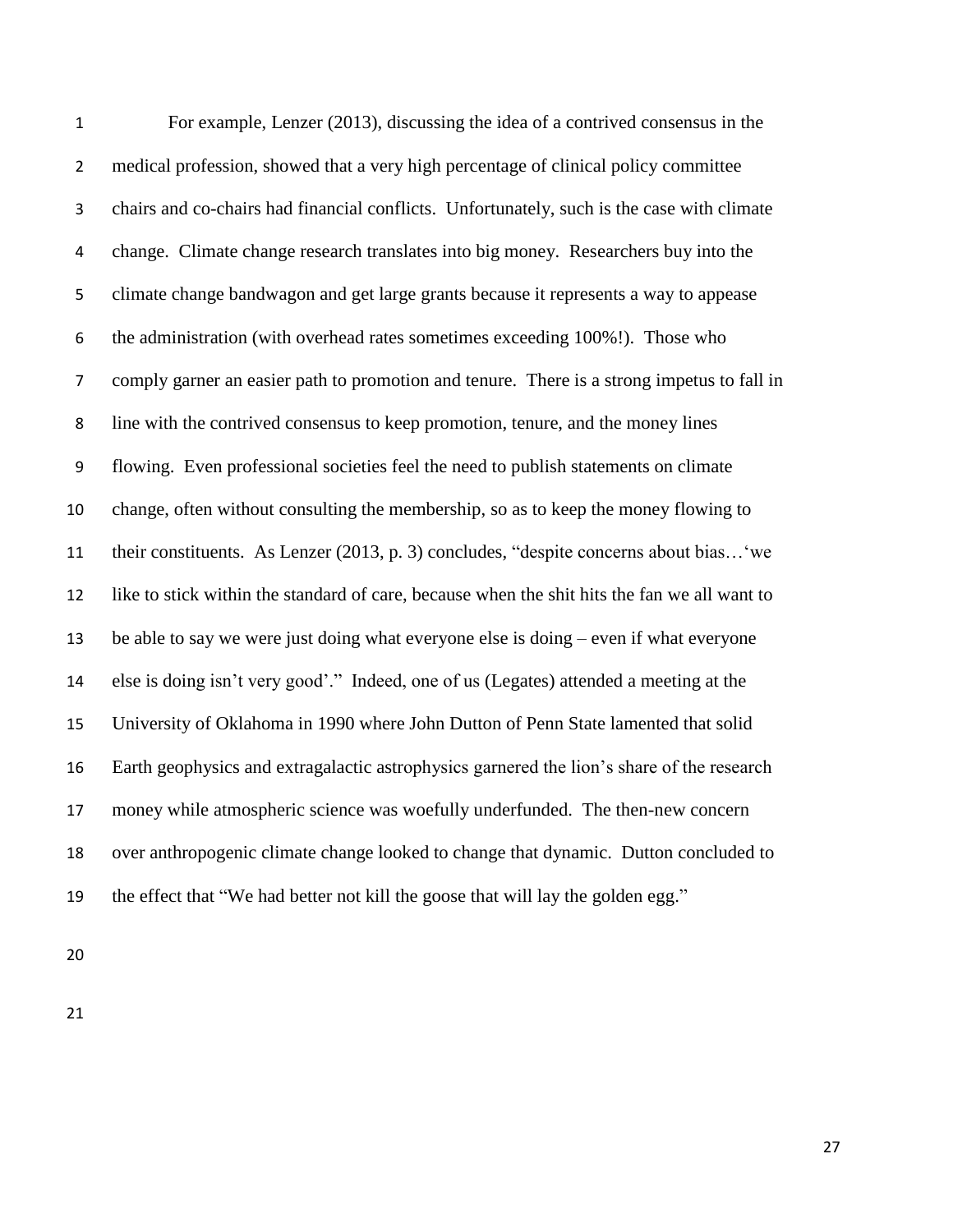#### **Agnotology: Teaching Tool or Instrument of Indoctrination?**

2 What is lost on both Bedford (2010) and Bedford and Cook (2013) is that the use of agnotology as a teaching tool is based on the definition of 'misinformation'. They cite non-political and non-controversial areas in physics and psychology classes where preconceived notions and simple misinformation (e.g., 'old wives tales') can be can be used to make a specific point. One of us (Legates) has used that concept in seventh-grade hydrology lessons to teach that the intuitive idea that 'water flows downhill' is false. Gravity is indeed a strong force, but it is the gradient force (from Fick's First Law of Diffusion) that drives hydrologic flow. Does the water that transpires from plant leaves come from canopy interception? No, it comes from plant roots. But that requires water to flow uphill or upwards in the tree, doesn't it? And through osmotic pressure, indeed it does. See also the discussion of "carbon dioxide causes the Earth to warm like a greenhouse" and "carbon dioxide causes the Earth to warm like a blanket covering your bed" arguments from Legates et al. (2013) for examples where agnotology would be useful to dispel myths that are central to the anthropogenic global warming argument.

 The problem arises when the use of agnotology is extended into politically-contentious areas. Whoever defines the consensus also defines what is 'misinformation'. That is why Bedford and Cook (2013) focus extensively on the importance of establishing the scientific consensus. Yet if strong disagreement exists, then it behooves us to present all sides of the issue. But Bedford and Cook (2013) argue for their contrived consensus, where viewpoints which substantially diverge from this view become *misinformation*.

 Totalitarian regimes spread misinformation while demonizing their opposition. How is it different here? *Haud secus isti*.If it is as Michael Oppenheimer argued earlier – though the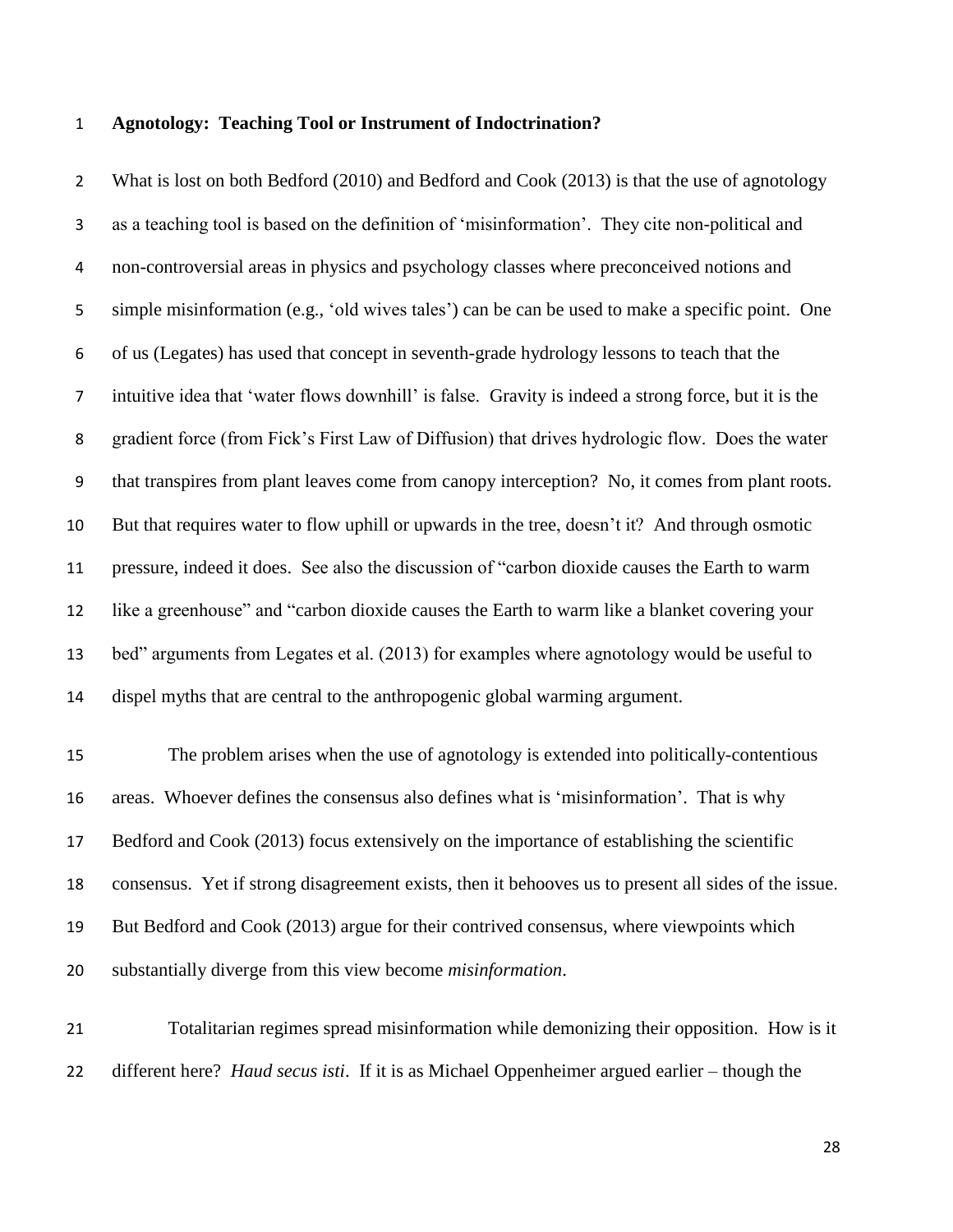figure is wrong, the discussion is useful because it agrees with the consensus – then misinformation is being used as *information* to support the consensus. In that instance, agnotology takes on an added connotation – it includes the study of how misinformation is spread as information by those espousing a contrived consensus to support one's cause. With politically-charged issues, those who spread misinformation are usually defined as those who disagree with the advocate. Thus, where there is not an appropriately defined 'consensus' view in politically-charged areas, let us be frank: we are all advocates of a given position. Thus, as Legates et al. (2013, p. 2011) posited as their main point, the use of agnotology in politically- charged contexts such as climate change "can be used to stifle debate and to require acceptance of a single scientific viewpoint."

 Bedford (2010) and Bedford and Cook (2013) suggest the explicit use of non-peer reviewed sources – newspaper articles and books such as Michael Crichton's *State of Fear* – to show examples of misinformation on climate change. The problem with this approach is that many who write on climate change in the popular media have no scientific background or training. This includes the many authors who support varieties of catastrophism. The implication is that if one pundit makes a clearly erroneous statement, the pundit speaks for the group; and demonstration that this person spouts misinformation is tantamount to demonstrating that all people who disagree with the position we espouse are equally biased. The easy solution is to bisect the group into a polarized dichotomy of the 'environmentally conscious' and the 'climate change deniers' and thus debunking several of the extreme statements will suffice to undermine 21 all of the opposition arguments. This, unfortunately, teaches our students to polarize all arguments and look on with disdain at the views spoken by those with whom we disagree. As Legates et al. (2013) wrote, this is *not* what our classrooms should become.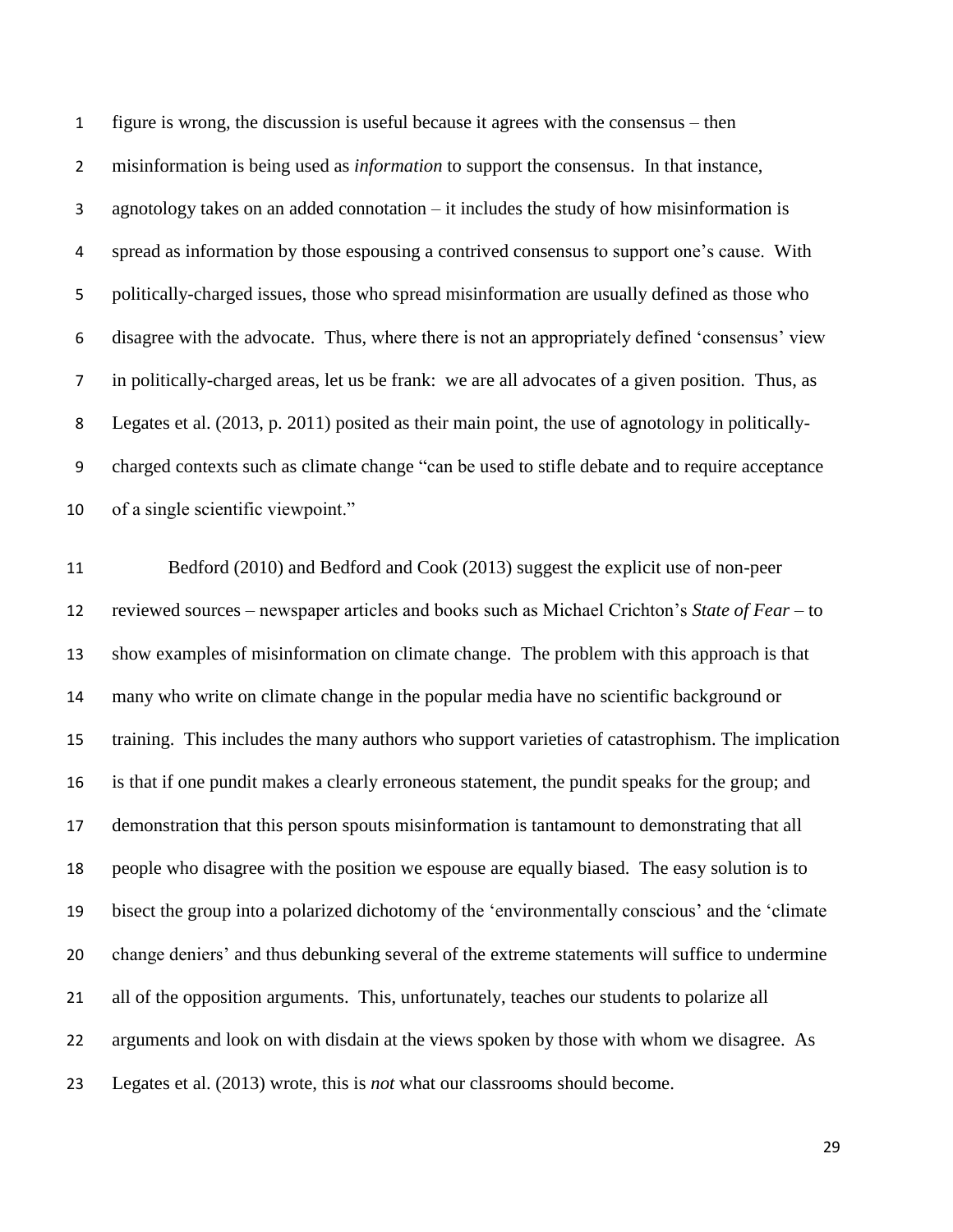| $\mathbf 1$      | One wonders if Bedford and Cook would welcome discussions about agnotology leveled                      |
|------------------|---------------------------------------------------------------------------------------------------------|
| $\overline{2}$   | against those who follow the consensus. For example, the United Nations Environment                     |
| 3                | Programme issued a statement in 2005 <sup>7</sup> proclaiming 'fifty million climate refugees by 2010'. |
| 4                | Those numbers, of course, never materialized. But in 2011, the UN was back <sup>8</sup> with another    |
| 5                | forecast: '60 million environmental refugees by 2020'. Examples like this are legion, largely           |
| 6                | because the popular press is overrun by articles which agree with the contrived consensus.              |
| $\overline{7}$   | Advocacy groups on all sides live in the non-peer reviewed world where scientific rules do not          |
| 8                | necessarily apply. Thus, advocacy materials must be introduced into the classroom only with             |
| $\boldsymbol{9}$ | extreme caution. Legates et al. (2013) cautioned about the use of newspaper accounts as sources         |
| 10               | of both information and misinformation in the classroom.                                                |
| 11               | That is not to say that peer review guarantees factual presentations; far from it. While it             |
| 12               | is assumed that reviewers will be impartial, bias and other tendencies (both positive and               |
| 13               | negative) undermine the process, especially when hotly-debated subjects like climate change are         |
| 14               | considered. Hollander (2013) laments that the biggest threat to peer review lies in the prevailing      |
| 15               | orthodoxies (i.e., imagined consensus) that determine what gets published: "Deviating from the          |
| 16               | prevailing, apparent consensus or orthodoxies could be a major roadblock to publishing"                 |
| 17               | (p. 149). Although Hollander argues that such biases have more influence in social sciences and         |
| 18               | humanities than on the physical sciences, the climate change issue has shown that such biases           |
| 19               | can impinge upon even scientific debate. Establishment of a consensus, no matter how badly              |
| 20               | contrived, is essential in defining misinformation which deviates from it. Editors, then, are           |
| 21               | predisposed, and even pressured, to select reviewers that will perpetuate the consensus. Even the       |

<sup>&</sup>lt;sup>7</sup> From Norman Myers, "Environmental refugees. An emergent security issue". 13 Economic Forum, Prague, OSCE, May 2005; Millennium Ecosystem Assessment, 2005.

 $\overline{a}$ 

http://phys.org/news/2011-02-million-environmental-refugees-experts.html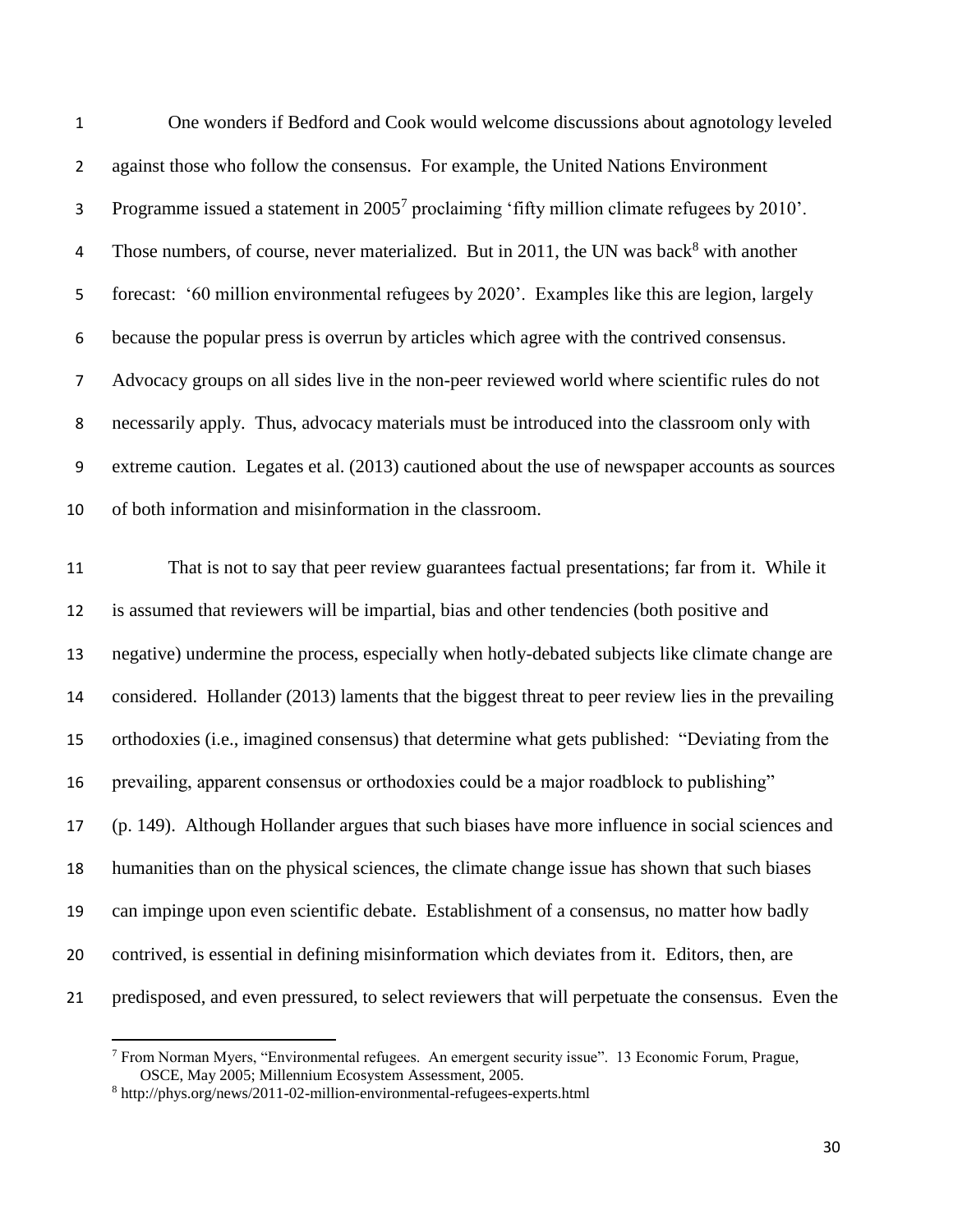| $\mathbf{1}$     | reviewers themselves "are likely to have internalized the prevalent, conventional, politically   |  |  |  |
|------------------|--------------------------------------------------------------------------------------------------|--|--|--|
| $\overline{2}$   | correct wisdom, and will be reluctant to approve of writings that appear to deviate from it"     |  |  |  |
| 3                | (Hollander 2013, p. 149).                                                                        |  |  |  |
| 4                | Furthermore, the peer review process is manipulated when aided by complicit editors              |  |  |  |
| 5                | who can change the tenor of a given publication and can arbitrarily decide what viewpoints are   |  |  |  |
| 6                | published and which are not. Often, editors know which reviewers are likely to provide a         |  |  |  |
| $\overline{7}$   | positive review and which are likely to reject a submission. As Weissberg (2013, p. 158,         |  |  |  |
| 8                | emphasis in original) notes,                                                                     |  |  |  |
| $\boldsymbol{9}$ | "An editor can <i>honestly</i> therefore kill a piece that he dislikes for whatever reason,      |  |  |  |
| 10               | including ideological aversion, simply by forwarding it to an excessively                        |  |  |  |
| 11               | demanding reviewer. A death sentence can also be given by facilitating an                        |  |  |  |
| 12               | ideological mismatch: sending a submission that reaches a <i>conservative</i>                    |  |  |  |
| 13               | conclusion to a referee famous for strident liberalism."                                         |  |  |  |
| 14               | Though anonymity of referees should lead to a frank appraisal, often it invites irresponsibility |  |  |  |
| 15               | (Weissberg 2013). Anonymity often allows reviewers to be make unsubstantiated claims or even     |  |  |  |
| 16               | to be openly hostile; the cloak of secrecy will prevent discovery or retaliation.                |  |  |  |
| 17               | The 'Climategate' scandal uncovered many places where reviewers and editors conspired            |  |  |  |
| 18               | to stifle academic debate. For example, Thomas Wigley of the National Center for Atmospheric     |  |  |  |
| 19               | Research wrote to several friends,                                                               |  |  |  |
| 20               | "Let me give you an example. There was a paper a few years ago by Legates and                    |  |  |  |
| 21               | Davis in GRL [Legates and Davis 1997] that was nothing more than a direct and                    |  |  |  |
| 22               | pointed criticism of some work by Santer and me - yet neither of us was asked to                 |  |  |  |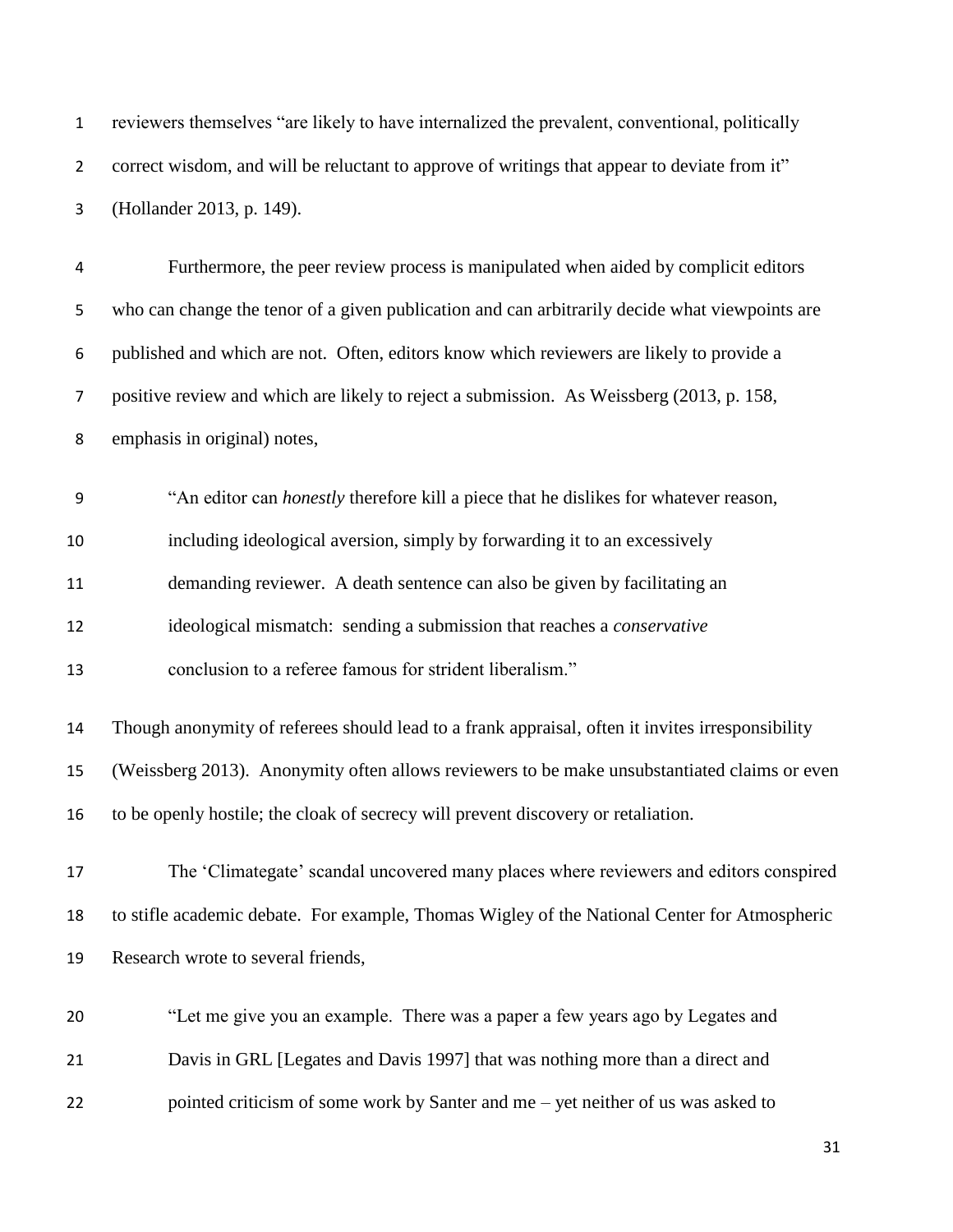review the paper. We complained, and GRL admitted it was poor judgment on 2 the part of the editor. Eventually,  $(> 2 \text{ years later})$  we wrote a response."

 Yet scientists do not possess the automatic right to review all papers that cite their work critically. If we were asked to review Bedford and Cook (2013) before publication, we might have written, "Do not publish." But would that have been because we truly believed their article did not merit publication or because we simply wished to stifle debate? Clearly, there must be an impartial third party to act as a reviewer. Incidentally, it has been argued that competent student reviewers would be more open and less biased than established scientists (Mendenhall 2013). This is an intriguing idea. But it appears that Legates and Davis's rebuttal to Wigley and Santer's response to our paper was rejected by the editor of *Geophysical Research Letters* because of an arrangement with the Tom Wigley and not on the merits of what we wrote. Real science invites debate and discussion; pseudo-science attempts to silence dissent.

#### **Conclusion: The Lack of a Scientific Consensus and Its Impact on Agnotology**

 Legates et al. (2013), far from being an "aggressive critique" of Bedford (2010), focused not on that paper *per se* but on the issue of using misinformation (e.g., agnotology) to further the so- called *consensus* view of climate change. We thank the two authors for their discussion, which serves to show areas where we both agree and, in particular, to highlight areas where we strongly disagree.

 The position taken by Bedford and Cook (2013) is not new. The authors argue that an "overwhelming consensus" exists among scientists but is not perceived by the public owing to "a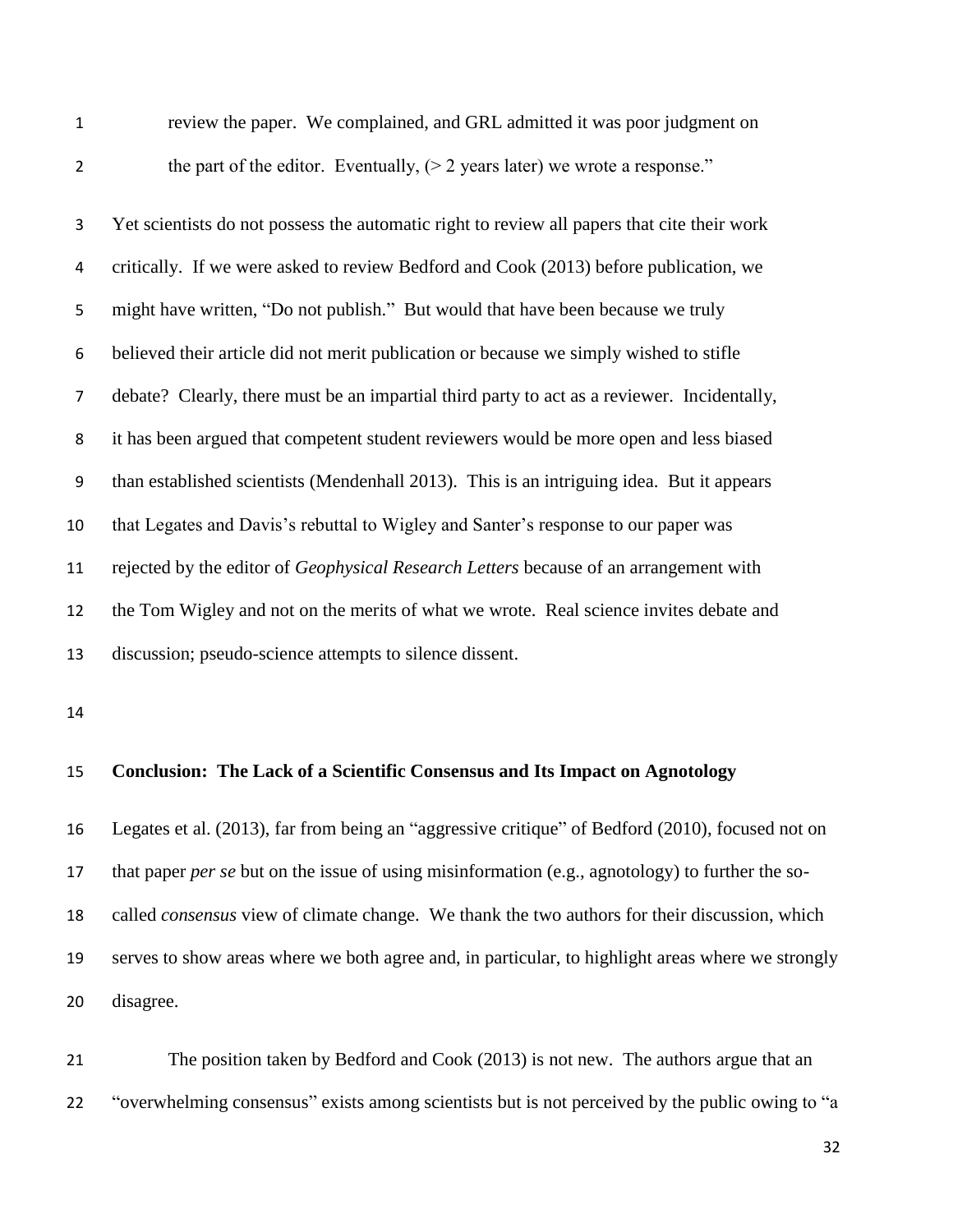campaign of obfuscation" by the fossil fuel industry and its allies. Agnotology, the authors write, can be used in the classroom to identify this alleged campaign of misinformation and to teach students how to detect and learn from this misinformation (p. 2020). It has been demonstrated that the so-called consensus view is a fabrication, contrived by asking ill-defined questions, deploying multiple definitions of the consensus hypothesis interchangeably, or perusing abstracts identified by selective search terms and not necessarily interpreted with a clear and impartial eye. It is no less legitimate to argue that the environmental lobby and its many friends in academe have circulated misinformation, including misinformation about the existence and extent of a supposed scientific "consensus", as it is to argue – as Bedford and Cook argue – that the fossil fuel lobby has circulated misinformation calculated to minimize the anthropogenic influence on the evolution of the climate object. It is very likely that governments, the environmental lobby, academe and the news media have spent far more on information (and perhaps on misinformation) than the fossil fuel lobby.

 Those who are financially dependent upon acquiescence in whatever governments may require have found it expedient, in the absence of definitive or even of adequate scientific data and results, to manufacture a *scientific consensus*, at all costs, so that the "misinformation" that is the focus of agnotological studies can be improperly defined as that which deviates from this consensus. Bedford and Cook (2013) make the need for the consensus very clear: for, without it, it is difficult – and perhaps impossible – to argue convincingly that those who question the magnitude and cost of the anthropogenic influences on the climate are guilty of purveying misinformation. In fact, however, there is a decided lack of consensus among scientists, and especially among those who are trained in climate science or have studied it extensively. The 97.1% consensus claimed by Cook et al. (2013) turns out upon inspection to be not 97.1% but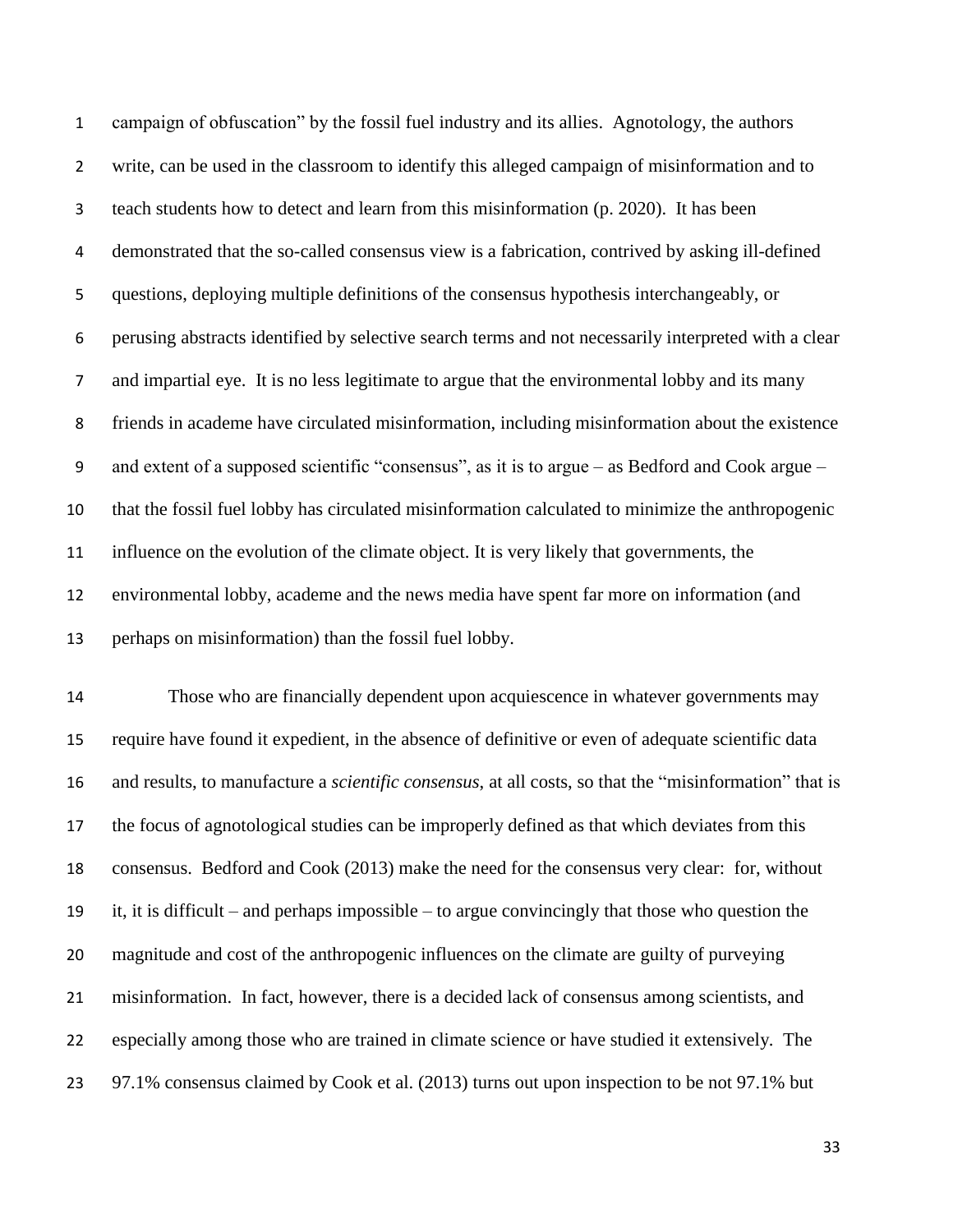0.3%. Their claim of 97.1% consensus, therefore, is arguably one of the greatest items of misinformation that has been circulated on either side of the climate debate.

 Whilst agnotology can be useful in many situations where 'old wives tales,' myths, and other incorrect ideas exist, the value of using agnotology in politically-charged discussions such as climate change is questionable. Since the definition of *misinformation* lies in the eye of the advocate of a particular viewpoint, there is a danger that agnotology may serve not to enhance discussion or learning but rather to stifle debate and silence critics. Thus, the conclusion of Legates et al. (2013, p. 2007) that demonizing any position that is at odds with a not necessarily soundly-derived conclusion in politically-charged discussions has no place in education (see also Weiss 2012) remains valid.

#### **Acknowledgements**

The authors wish to thank Demetris Koutsoyiannis for his comments and thoughts on

Agnotology.

#### **References**

- Akasofu, S.-I. (2010). On the recovery from the Little Ice Age. *Natural Science*, 2, 1211-1224.
- Alley, R.B. (2007). Wally was right: Predictive ability of the North Atlantic 'conveyor belt' hypothesis for abrupt climate change. *Annual Review of Earth and Planetary Science,* 35, 241-272.
- Amstrup, S.C., Marcot, B.G., and Douglas, D.C. (2007). *Forecasting the rangewide status of polar bears at selected times in the 21st century.* Anchorage, Alaska: USGS Alaska Science Center.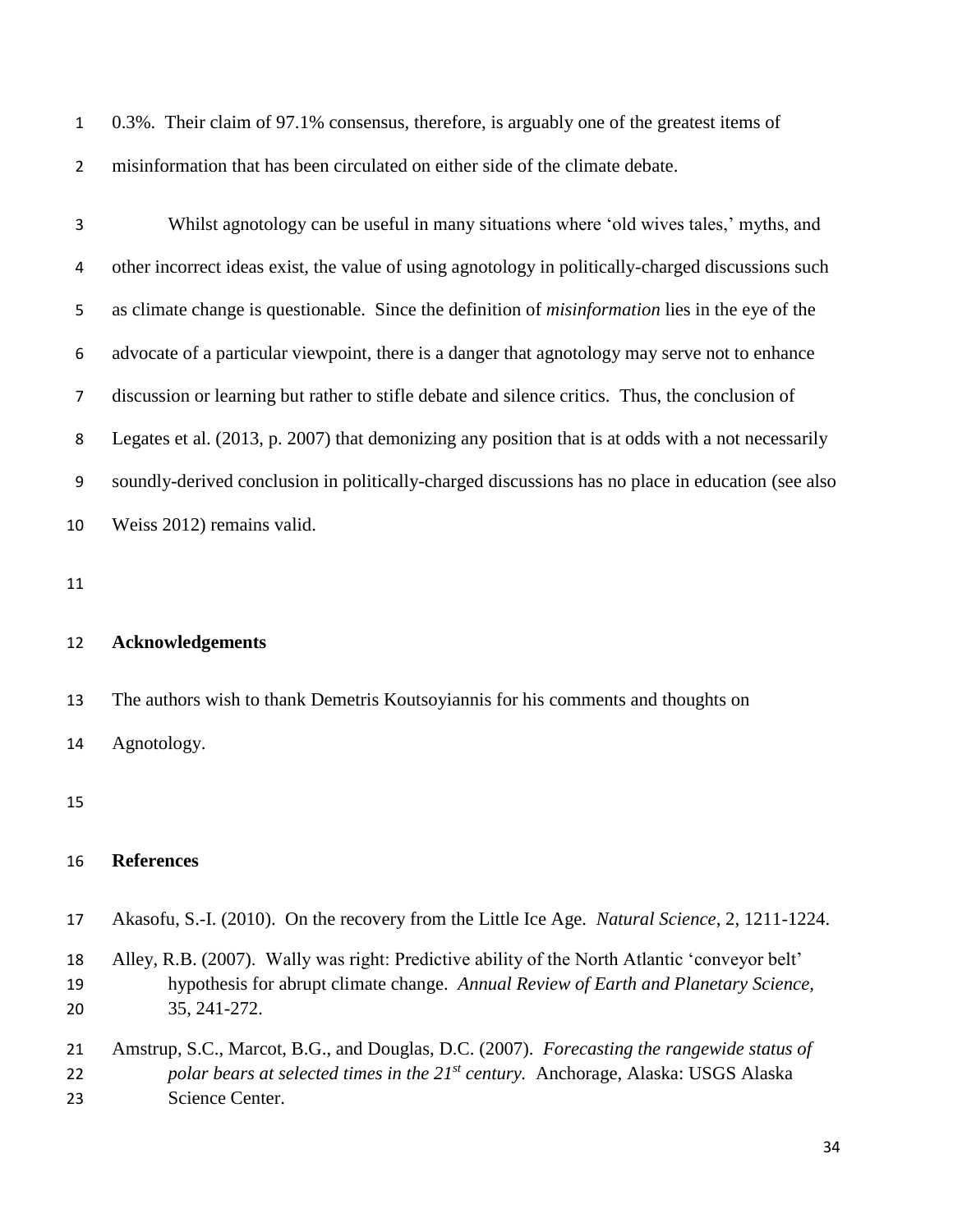| $\mathbf 1$    | Anagnostopoulos, G.G., Koutsoyiannis, D.K., Christofides, A., Efstratiadis, A., and Mamassis,        |
|----------------|------------------------------------------------------------------------------------------------------|
| $\overline{2}$ | N. (2010). A comparison of local and aggregated climate model outputs with observed                  |
| 3              | data. Hydrological Sciences Journal, 55, 1094-1110.                                                  |
| 4              | Anderegg, W.R.L., Prall, J.W., Harold, J., and Schneider, S.H. (2010). Expert credibility in         |
| 5              | climate change. Proceedings of the National Academy of Science, 107, 12107-12109.                    |
| 6              | Armstrong, J.S., Green, K.C., and Soon, W. (2008). Polar bear population forecasts: A public-        |
| 7              | policy forecasting audit. Interfaces, 38, 382-405.                                                   |
| 8              | Bedford, D. (2010). Agnotology as a teaching tool: Learning climate science by studying              |
| 9              | misinformation. Journal of Geography, 109, 159-165.                                                  |
| 10             | Bedford, D. & Cook, J. (2013). Agnotology, scientific consensus, and the teaching and learning       |
| 11             | of climate change: A response to Legates, Soon and Briggs. Science & Education, 22,                  |
| 12             | 2019-2030.                                                                                           |
| 13             | Brindley, H., & Allan, R.P. (2003). Simulations of the effects of interannual and decadal            |
| 14             | variability on the clear-sky outgoing long-wave radiation spectrum. Quarterly Journal of             |
| 15             | the Royal Meteorological Society, 129, 2971-2988.                                                    |
| 16             | Choi, Y.-S. (2011). How sensitive is the Earth's climate to a runaway carbon dioxide? <i>Journal</i> |
| 17             | of Korean Earth Science Society, 32, 239-247.                                                        |
| 18             | Cook, J., Nuccitelli, D., Green, S.A., Richardson, M., Winkler, B., Painting, R., Way, R., Jacobs,   |
| 19             | P., and Skuce, A. (2013). Quantifying the consensus on anthropogenic global warming in               |
| 20             | the scientific literature. Environmental Research Letters, 8, 024024.                                |
| 21             | David, L., & Gordon, C. (2007). The Down-to-Earth Guide to Global Warming. London,                   |
| 22             | UK:Orchard Books.                                                                                    |
| 23             | Ding, D., Maibach, E.W., Zhao, X., Roser-Renouf, C., and Leiserowitz, A. (2011). Support for         |
| 24             | climate policy and societal action are linked to perceptions about scientific agreement.             |
| 25             | Nature Climate Change, 1, 462-465.                                                                   |
| 26             | Doran, P. & Zimmerman M. (2009). Examining the scientific consensus on climate change.               |
| 27             | EOS, Transactions of the American Geophysical Union, 99, 22-23.                                      |
| 28             | Essex, C. (1986). Trace gases and the problem of false invariants in climate models $-A$             |
| 29             | comment. Climatological Bulletin, 20, 19-25.                                                         |
| 30             | Essex, C. (1991). What do climate models tell us about global warming? Pure and Applied              |
| 31             | Geophysics, 135, 125-133.                                                                            |
| 32             | Essex, C., Ilie, S., and Corless, R.M. (2007). Broken symmetry and long-term forecasting.            |
| 33             | Journal of Geophysical Research, 112, D24S17, DOI:10.1029/2007JD008563.                              |
|                |                                                                                                      |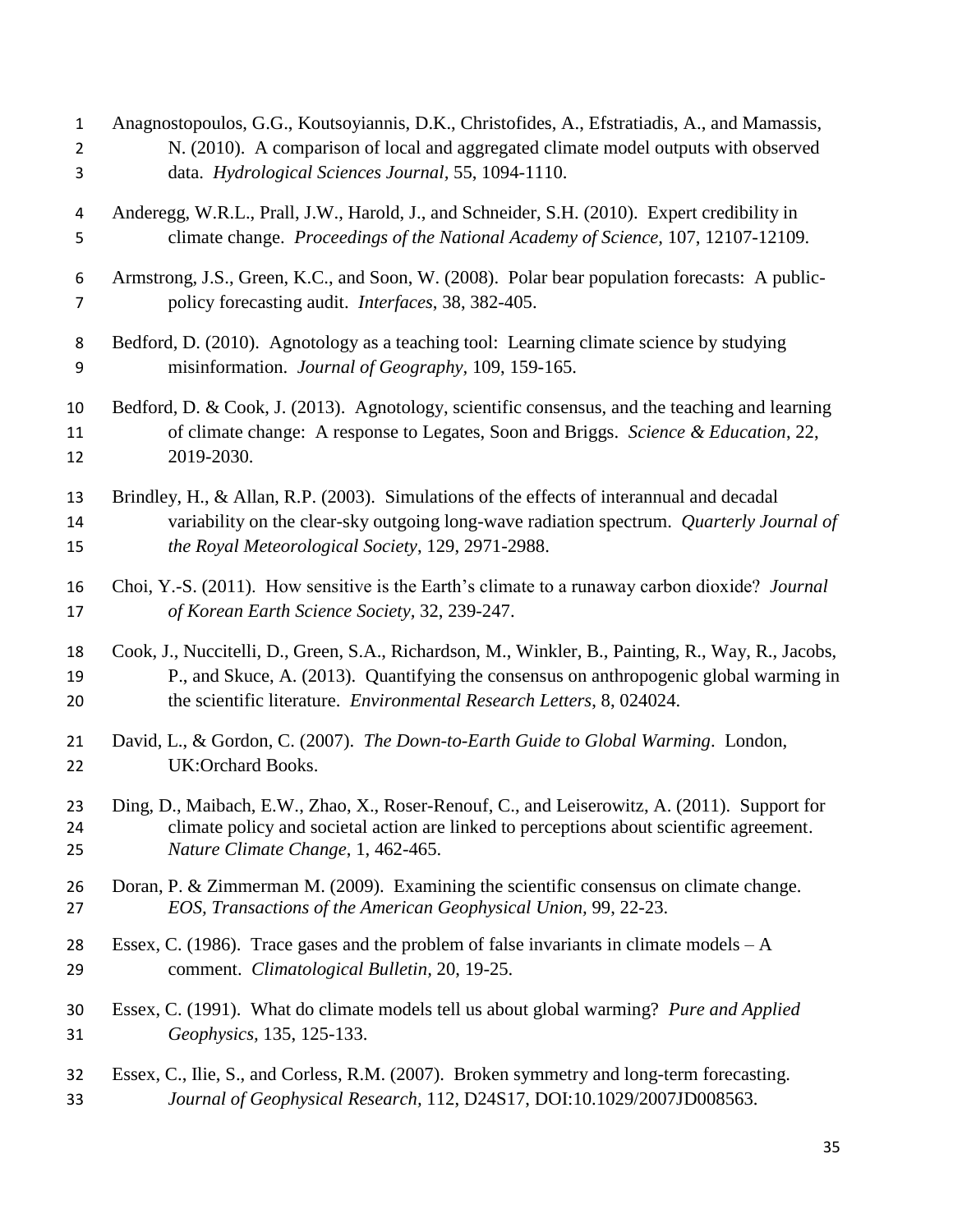| $\mathbf{1}$   | Feynman, R.P. (1969). What is science? The Physics Teacher, 7, 313-320.                          |  |  |  |  |
|----------------|--------------------------------------------------------------------------------------------------|--|--|--|--|
| $\overline{2}$ | Fischer, H., Wahlen, M., Smith, J., Mastroianni, D., and Deck, B. (1999). Ice core records of    |  |  |  |  |
| 3              | atmospheric CO <sub>2</sub> around the last three glacial terminations. Science, 283, 1712-1714. |  |  |  |  |
| $\overline{a}$ | Funtowicz, S.O. & Ravetz, J.R. (1993). Science for the post-normal age. Futures, 25, 739-755.    |  |  |  |  |
| 5              | Ghil, M., Chekroun, M.D., and Simonnet, E. (2008). Climate dynamics and fluid dynamics:          |  |  |  |  |
| 6              | Natural variability and related uncertainties. Physica D, 237, 2111-2126.                        |  |  |  |  |
| $\overline{7}$ | Green, K.C., Armstrong, J.S., and Soon, W. (2009). Validity of climate change forecasting for    |  |  |  |  |
| 8              | public policy decision making. International Journal of Forecasting, 25, 826-832.                |  |  |  |  |
| 9              | Hollander, P. (2013). Peer review, political correctness, and human nature. Academic             |  |  |  |  |
| 10             | Questions, 26, 148-156.                                                                          |  |  |  |  |
| 11             | Huang, Y. (2013). A simulated climatology of spectrally decomposed atmospheric infrared          |  |  |  |  |
| 12             | radiation. Journal of Climate, 26, 1702-1715.                                                    |  |  |  |  |
| 13             | Huang, Y., & Ramaswamy, V. (2008). Observed and simulated seasonal co-variations of              |  |  |  |  |
| 14             | outgoing longwave radiation spectrum and surface temperature. Geophysical Research               |  |  |  |  |
| 15             | Letters, 35, L17803, DOI:10.1029/2008GL034859.                                                   |  |  |  |  |
| 16             | Huang, Y., Ramaswamy, V., Huang, X., Fu, Q., and Bardeen, C. (2007). A strict test in climate    |  |  |  |  |
| 17             | modeling with spectrally resolved radiances: GCM simulation versus AIRS observations.            |  |  |  |  |
| 18             | Geophysical Research Letters, 34, DOI:10.1029/2007GL031409.                                      |  |  |  |  |
| 19             | Hunter, C.M., Caswell, H., Runge, M.C., Amstrup, S.C., Regehr, E.V., and Stirling, I. (2007).    |  |  |  |  |
| 20             | Polar bears in the Southern Beaufort Sea II: Demography and population growth in                 |  |  |  |  |
| 21             | relation to sea ice conditions. Anchorage, Alaska: USGS Alaska Science Center.                   |  |  |  |  |
| 22             | Huxley, T.H. (1866). On the Advisableness of Improving Natural Knowledge. Fortnightly            |  |  |  |  |
| 23             | Review.                                                                                          |  |  |  |  |
| 24             | Kennedy, D. (2006). Acts of God. Science, 311, 303.                                              |  |  |  |  |
| 25             | Knight, J.R., et al. (2009). Do global temperature trends over the last decade falsify climate   |  |  |  |  |
| 26             | predictions? Bulletin of the American Meteorological Society, 90, S75-S79.                       |  |  |  |  |
| 27             | Koutsoyiannis, D. (2010). A random walk on water. Hydrology & Earth System Science, 14,          |  |  |  |  |
| 28             | 585-601.                                                                                         |  |  |  |  |
| 29             | Koutsoyiannis, D.K., Efstratiadis, A., Mamassis, N., and Christofides, A. (2008). On the         |  |  |  |  |
| 30             | credibility of climate projections. Hydrological Sciences Journal, 53, 671-684.                  |  |  |  |  |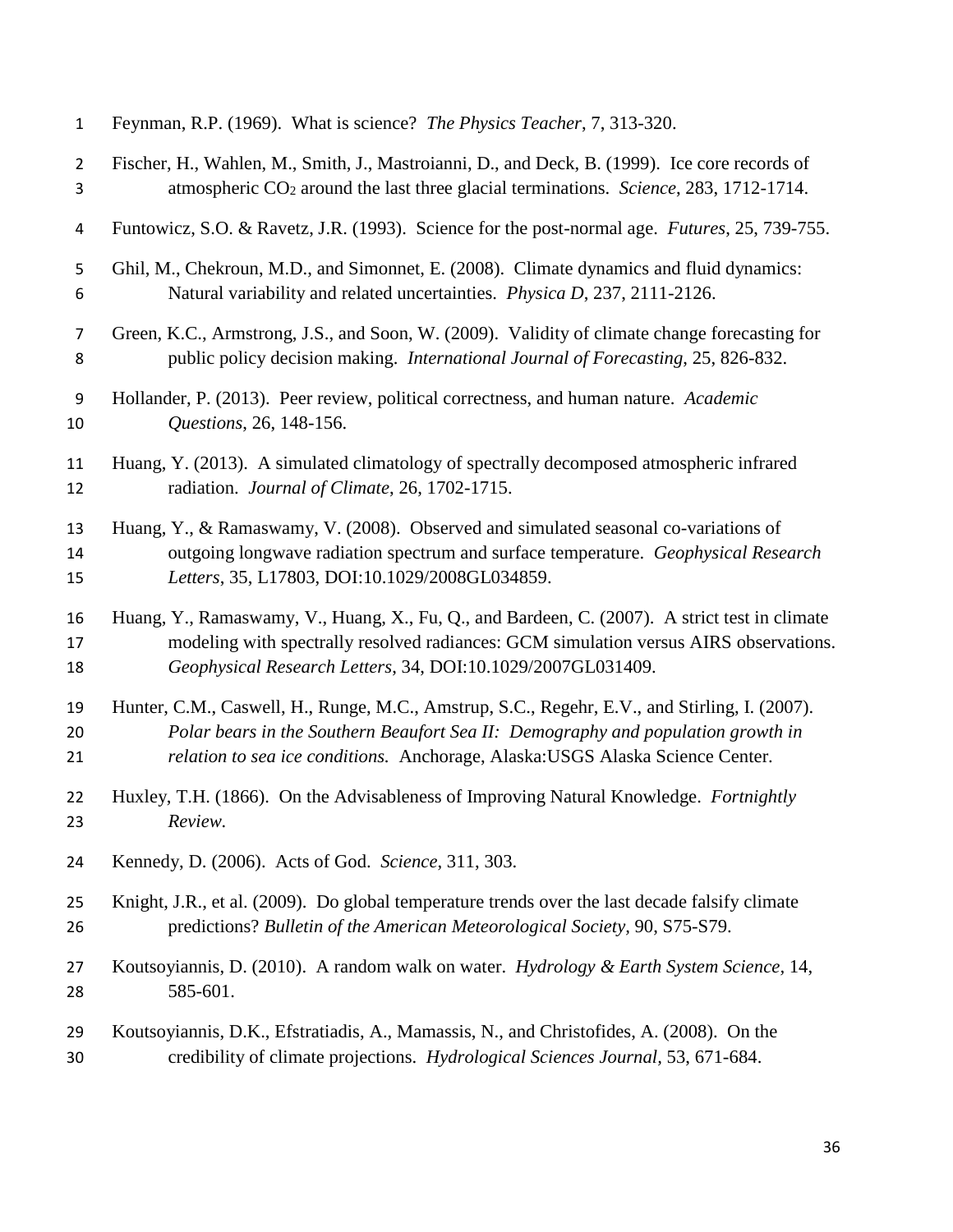| $\mathbf{1}$   | Koutsoyiannis, D.K., Montanari, A., Lins, H.F., and Cohn, T.A. (2009). Climate, hydrology and           |
|----------------|---------------------------------------------------------------------------------------------------------|
| $\overline{2}$ | freshwater: Towards an interactive incorporation of hydrological experience into climate                |
| 3              | research. Hydrological Sciences Journal, 54, 394-405.                                                   |
| 4              | Kukla, G., & Gavin, J. (2004). Milankovitch climate reinforcements. Global and Planetary                |
| 5              | Change, 40, 27-48.                                                                                      |
| 6              | Kukla, G., & Gavin, J. (2005). Did glacials start with global warming? Quaternary Science               |
| 7              | Reviews, 24, 1547-1557.                                                                                 |
| 8              | Landsberg, H.E. & Oliver, J.E. (2005). Climatology. In Encyclopedia of World Climatology, ed.           |
| 9              | J.E. Oliver, Dordrecht, The Netherlands: Springer Encyclopedia of Earth Sciences Series,                |
| 10             | 272-283.                                                                                                |
| 11             | Lefsrud, L.M. & Meyer, R.E. (2012). Science or science fiction? Professionals' discursive               |
| 12             | construction of climate change. Organization Studies, 33, 1477-1506.                                    |
| 13             | Legates, D.R. (2007). An Inconvenient Truth: A focus on its portrayal of the hydrologic cycle.          |
| 14             | GeoJournal, 70, 15-19.                                                                                  |
| 15             | Legates, D.R., & Davis, R.E. (1999). The continuing search for an anthropogenic climate                 |
| 16             | change signal: Limitations of correlation-based approaches. Geophysical Research                        |
| 17             | Letters, 24, 2319-2322.                                                                                 |
| 18             | Legates, D.R., Soon, W., and Briggs, W.M. (2013). Learning and teaching climate science: The            |
| 19             | perils of consensus knowledge using agnotology. Science & Education, 22, 2007-2017.                     |
| 20             | Lenzer, J. (2013). Why we can't trust clinical guidelines. <i>British Medical Journal</i> , 346, f3830. |
| 21             | Lewandowsky, S., Gilles, G., and Vaughan, S. (2012). The pivotal role of perceived scientific           |
| 22             | consensus in acceptance of science. Nature Climate Change, 3, 399-404.                                  |
| 23             | Lindzen, R.S. (2007). Taking greenhouse warming seriously. Energy & Environment, 18, 937-               |
| 24             | 950.                                                                                                    |
| 25             | Lindzen, R.S. & Choi, Y.-S. $(2011)$ . On the observational determination of climate sensitivity        |
| 26             | and its implications. Asia-Pacific Journal of Atmospheric Sciences, 47, 377-390.                        |
| 27             | Liu, J., Wang, B., Ding, Q., Kuang, X., Soon, W., and Zorita, E. (2009). Centennial variations of       |
| 28             | the global monsoon precipitation in the last millennium: Results from ECHO-G model.                     |
| 29             | Journal of Climate, 22, 2356-2371.                                                                      |
| 30             | Mahmood, R., and co-authors (2010). Impacts of land use/land cover change on climate and                |
| 31             | future research priorities. Bulletin of the American Meteorological Society, 91, 37-46.                 |
|                |                                                                                                         |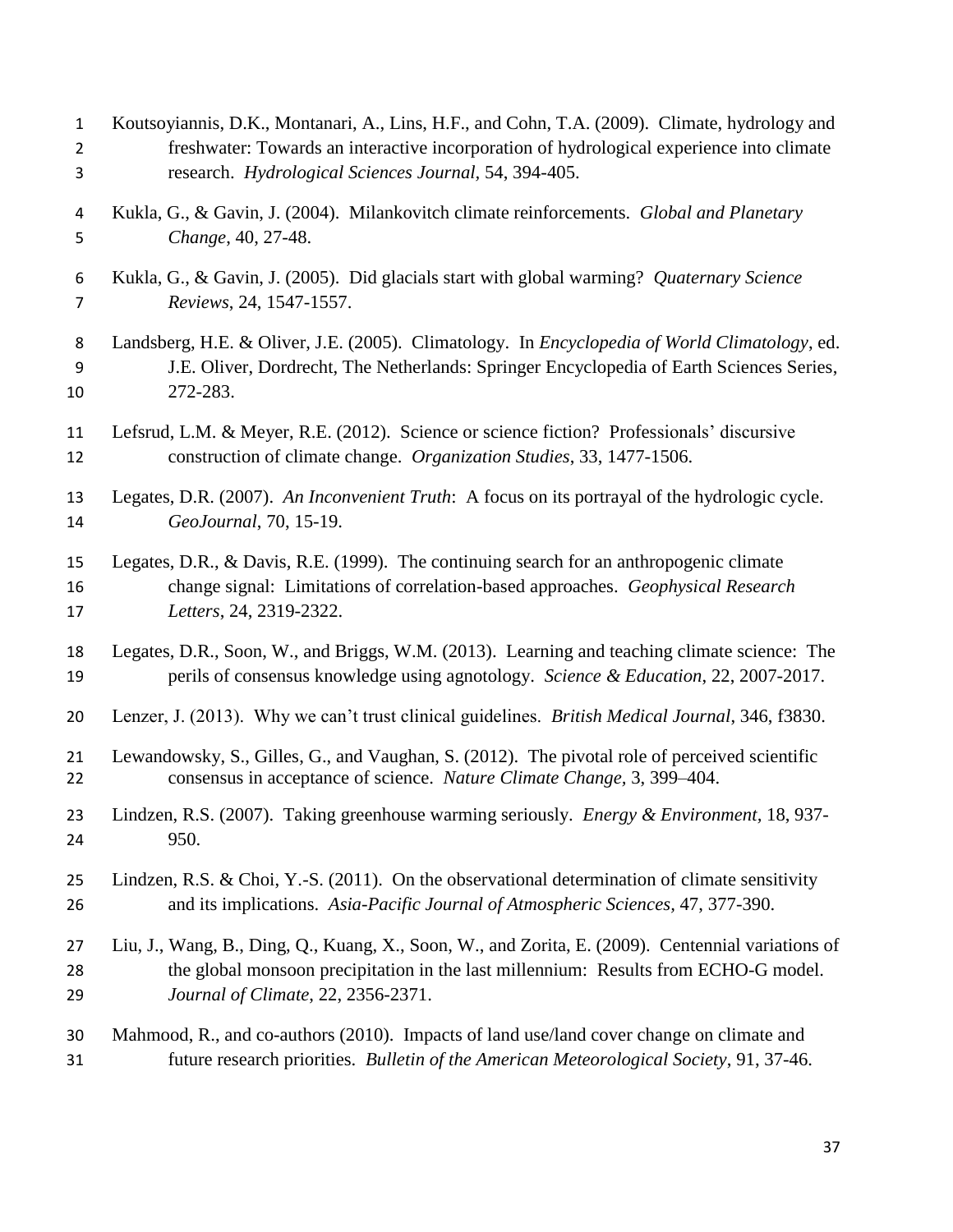| $\mathbf{1}$   | Maue, R.N. (2009). Northern Hemisphere tropical cyclone activity. Geophysical Research             |
|----------------|----------------------------------------------------------------------------------------------------|
| $\overline{2}$ | Letters, 36, L05805, DOI:10.1029/2008GL035946.                                                     |
| 3              | Maue, R.N. (2011). Recent historically low global tropical cyclone activity. Geophysical           |
| 4              | Research Letters, 38, L14803, DOI:10.1029/2011GL047711.                                            |
| 5              | Mendenhall, A. (2013). Bypassing bias: How law reviews circumvent favoritism. Academic             |
| 6              | Questions, 26, 166-170.                                                                            |
| $\overline{7}$ | National Oceanographic and Atmospheric Administration (NOAA, 2013). Monthly mean CO <sub>2</sub>   |
| 8              | concentration at Mauna Loa, HI. ftp://ftp.cmdl.noaa.gov/ccg/co2/trends/co2_mm_mlo.txt              |
| 9              | Oreskes, N. (2004). The scientific consensus on climate change. Science 306, 1686 (and             |
| 10             | Erratum, 21 January 2005).                                                                         |
| 11             | Pielke Sr., R., et al. (2009). Climate change: The need to consider human forcings besides         |
| 12             | greenhouse gases. Eos, Transactions of the American Geophysical Union, 90, 413.                    |
| 13             | Popper, K.R. (1934). Logik der Forchung, Vienna. Reprinted in 1959 as The Logic of Scientific      |
| 14             | Discovery, London: Hutchinson & Co., 480pp.                                                        |
| 15             | Proctor, R.N. (2008). Agnotology: A missing term to describe the cultural production of            |
| 16             | ignorance (and its study). In Agnotology: The Making and Unmaking of Ignorance, ed.                |
| 17             | R.N. Proctor and L. Schiebinger, Stanford, CA: Stanford University Press, 1-33.                    |
| 18             | Saloranta, T.M. (2001). Post-normal science and the global climate change issue. Climatic          |
| 19             | Change, 50, 395-404.                                                                               |
| 20             | Santer, B.D., et al. (2011). Separating signal and noise in atmospheric temperature changes:       |
| 21             | The importance of timescale. Journal of Geophysical Research, 116, D22105,                         |
| 22             | doi:10.1029/2011JD016263.                                                                          |
| 23             | Soon, W. (2007). Implications of the secondary role of carbon dioxide and methane forcing in       |
| 24             | climate change: Past, present, and future. Physical Geography, 28, 97-125.                         |
| 25             | Soon, W. (2009). Solar Arctic-mediated climate variation on multidecadal to centennial             |
| 26             | timescales: Empirical evidence, mechanistic explanation, and testable consequences.                |
| 27             | Physical Geography, 30, 144-184.                                                                   |
| 28             | Soon, W., Baliunas, S., Idso, C., Idso, S., and Legates, D.R. (2003). Reconstructing climatic and  |
| 29             | environmental changes of the past 1000 years: A reappraisal. <i>Energy &amp; Environment</i> , 14, |
| 30             | 233-296.                                                                                           |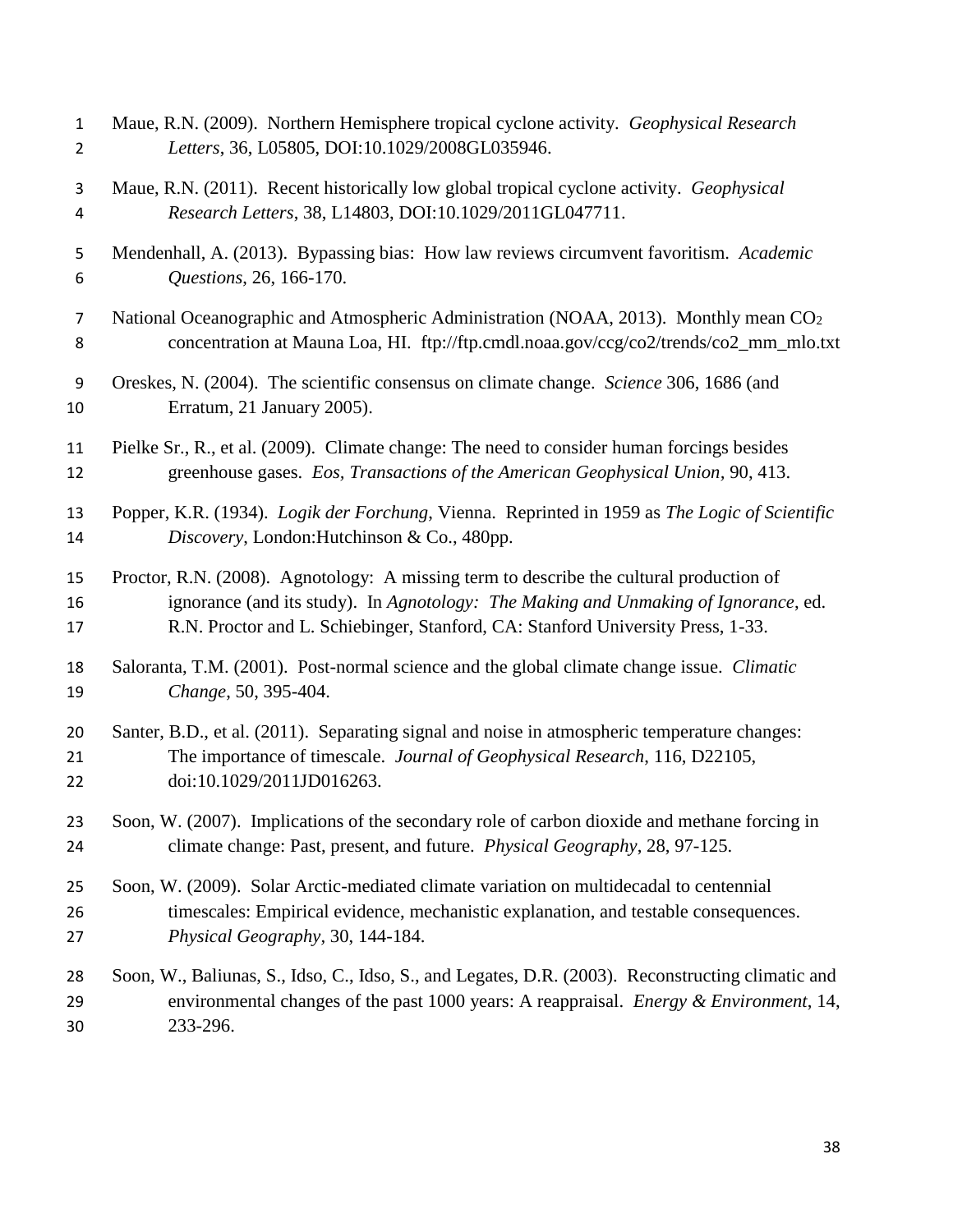| $\mathbf{1}$   | Soon, W., Baliunas, S., Idso, S.B., Kondratyev, K.Ya., and Posmentier, E.S. (2001). Modeling       |
|----------------|----------------------------------------------------------------------------------------------------|
| $\overline{2}$ | climatic effects of anthropogenic carbon dioxide emissions: Unknowns and uncertainties.            |
| 3              | Climate Research, 18, 259-275.                                                                     |
| 4              | Soon, W., Dutta, K., Legates, D.R., Velasco, V., and Zhang, W. (2011). Variation in surface air    |
| 5              | temperatures of China during the 20 <sup>th</sup> century. Journal of Atmospheric and Solar-       |
| 6              | Terrestrial Physics, 73, 2331-2344.                                                                |
| 7              | Walsh, J.E., Chapman, W.L., and Portis, D.H. (2009). Arctic cloud fraction and radiative fluxes    |
| 8              | in atmospheric reanalyses. Journal of Climate, 22, 2316-2334.                                      |
| 9              | Weiss, K.M. (2012). Agnotology: How can we handle what we don't know in a knowing way?             |
| 10             | Evolutionary Anthropology, 21, 96-100.                                                             |
| 11             | Weissberg, R. (2013). The hidden costs of journal peer review. Academic Questions, 26, 157-        |
| 12             | 165.                                                                                               |
| 13             | Wunsch, C. (2002). Ocean observations and the climate forecast problem. In Meteorology at          |
| 14             | the Millennium, ed. R.P. Pearce, London, United Kingdom: Academic Press, 233-245.                  |
| 15             | Wunsch, C. (2010). Towards understanding the Paleocean. Quaternary Science Reviews, 29,            |
| 16             | 1960-1967.                                                                                         |
| 17             | Zhu, P., Hack, J.J., Kiehl, J.T., and Bretherton, C.S. (2007). Climate sensitivity of tropical and |
| 18             | subtropical marine low clouds amount to ENSO and global warming due to doubled $CO2$ .             |
| 19             | Journal of Geophysical Research, 112, D17108, DOI:10.1029/2006JD008174.                            |
| 20             |                                                                                                    |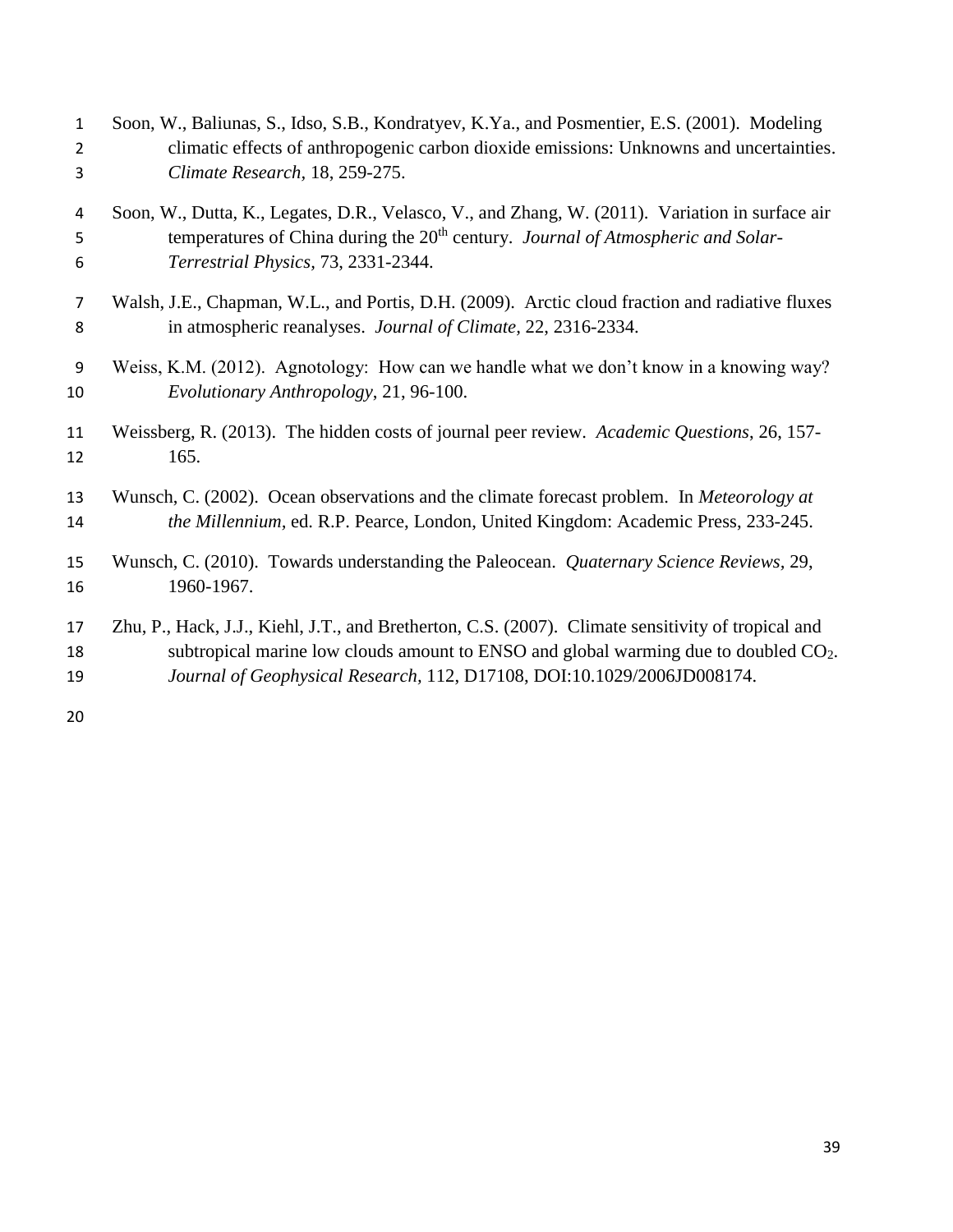

 Figure 1: Monthly global mean surface air temperature anomalies, December 1996 to June 2013 (Remote Sensing Systems, Inc.), showing no trend over 16 years and 7 months (199 months), notwithstanding a rising trend in carbon dioxide concentrations at a rate 5 equivalent to 199  $\mu$ atm century<sup>-1</sup> (NOAA 2013), implying a radiative forcing of 0.47 W 6  $\text{m}^2$  from carbon dioxide alone or 0.67 W  $\text{m}^2$  when the additional forcing from all other anthropogenic influences are taken into account.